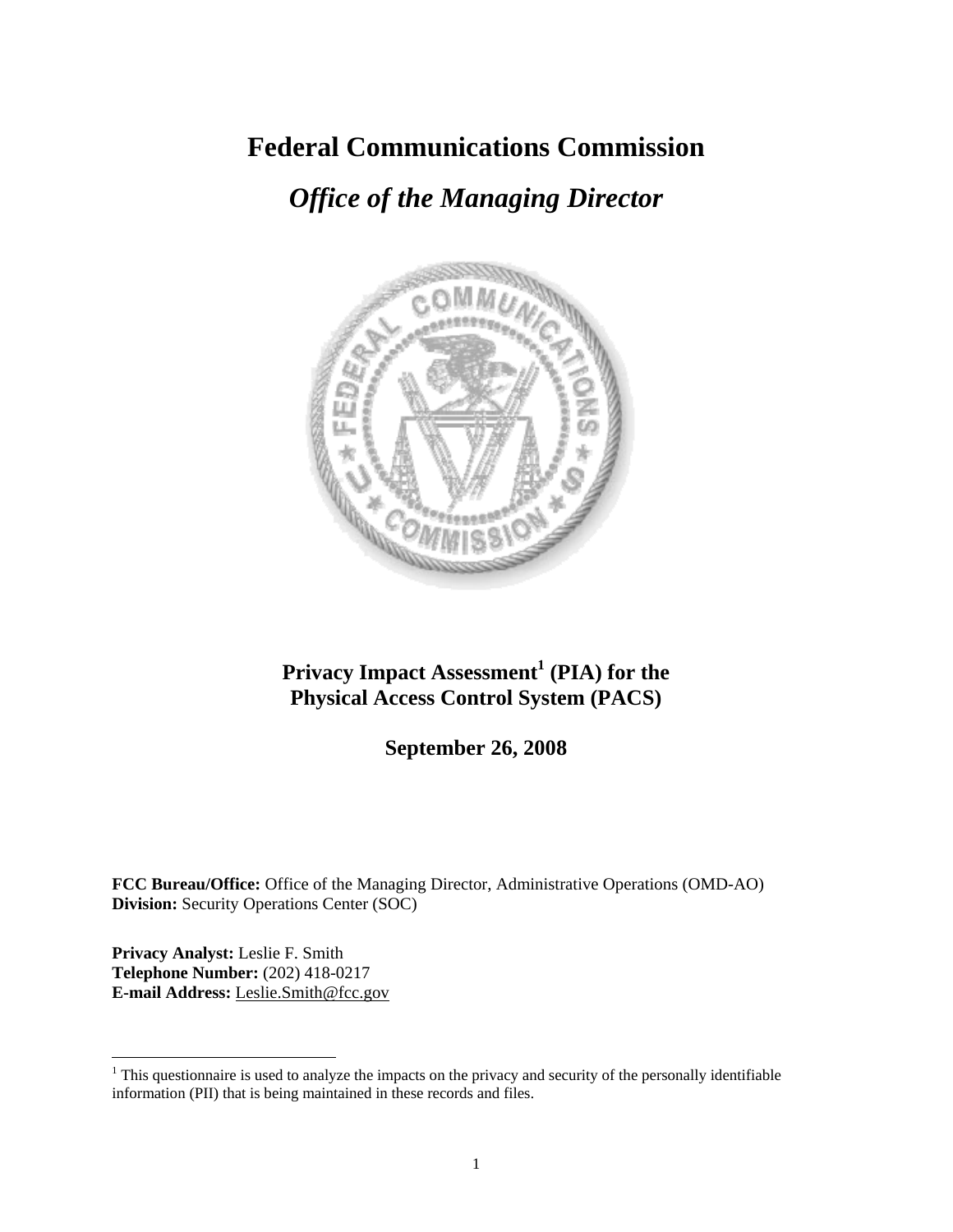The *Privacy Act of 1974*, as amended, 5 U.S.C. 552a, requires Federal agencies to take special measures to protect personal information about individuals when the agencies collect, maintain, and use such personal information.

Having established through the **Privacy Threshold Assessment** that this information system contains information about individuals, *e.g.*, personally identifiable information (PII), it is important that when the FCC makes changes to such an information system, the FCC then analyzes:

- (a) What changes are being made to the information that the system presently collects and maintains; and/or
- (b) What new information will be collected and maintained to determine the continuing impact(s) on the privacy of the individuals.

The Privacy Impact Assessment template's purpose is to help the bureau/office to evaluate the changes in the information in the system and to make the appropriate determination(s) about how to treat this information, as required by the Privacy Act's regulations.

#### **Section 1.0 Information System's Contents:**

1.1 Status of the Information System:

New information system—Development date:

 $\boxtimes$  Revised or upgraded information system—Revision or upgrade date: September 2008

If this system is being revised—what will be done with the newly derived information:

- Placed in existing information system—Implementation Date:
- Placed in new auxiliary/ancillary information system—Date:
- $\Box$  Other use(s)—Implementation Date:

Please explain your response:

The PACS information system has been revised to conform to the requirements of Homeland Security Presidential Directive (HSPD) 12, "Policy for a Common Identification Standard for Federal Employees and Contractors," (August 27, 2004) and associated guidance provided in OMB Memorandum M-06-06 (February 17, 2006). HSPD-12 required the FCC and other Federal agencies to have these requirements in effect on October 26, 2006. The FCC has made additional refinements to this information system in since then.

- 1.2 Has a Privacy Threshold Assessment been done?
	- | Yes

Date:

 $\boxtimes$  No

If a Privacy Threshold Assessment has not been done, please explain why not:

 This information system is covered by a system of records notice (SORN) that pre-dates the implementation of the Privacy Impact Assessment requirement.

If the Privacy Threshold Assessment (PTA) has been completed, please skip to Question 1.15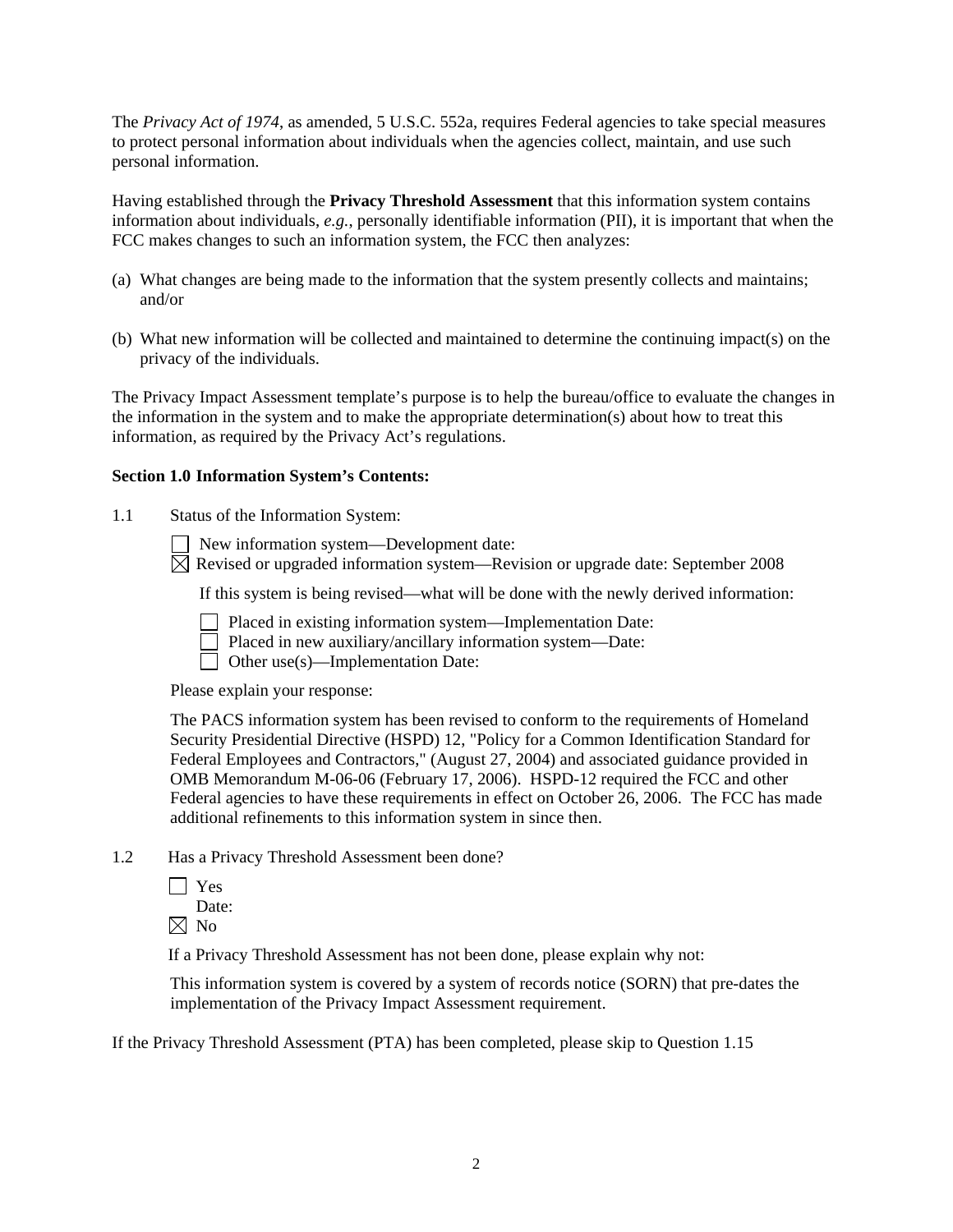1.3 Has this information system, which contains information about individuals, *e.g.*, personally identifiable information (PII), existed under another name, *e.g.*, has the name been changed or modified?

If yes, please explain your response:

 The system of records notice (SORN) that covers this information system was previously titled FCC/Central-10, "Access Control System." It was renamed and re-numbered FCC/OMD-24, "Physical Access Control System," SORN.

1.4 Has this information system undergone a "substantive change" in the system's format or operating system?

If yes, please explain your response:

The FCC has revised the PACS information system's operating systems to comply with the requirements of Homeland Security Presidential Directive 12 (HSPD-12) and made other revisions and refinements since October 2006.

If there have been no such changes, please skip to Question 1.7.

1.5 Has the medium in which the information system stores the records or data in the system changed from paper files to electronic medium (computer database); or from one electronic information system to another, *i.e.*, from one database, operating system, or software program, *etc.*?

 $\boxtimes$  Yes  $\Box$  No

If yes, please explain your response:

 The FCC has revised the PACS information system's electronic information system technology to comply with the requirements of HSPD-12.

1.6 Has this information system operated as part of another information system or was it linked to another information system:

| ۳ |
|---|
|   |

If yes, please explain your response:

The PACS information system's electronic databases are stored and maintained in the FCC's network computer information systems. There are no links or connections to computer information systems outside the FCC.

If the information system is not part of, nor linked to another information system, please skip to Question 1.8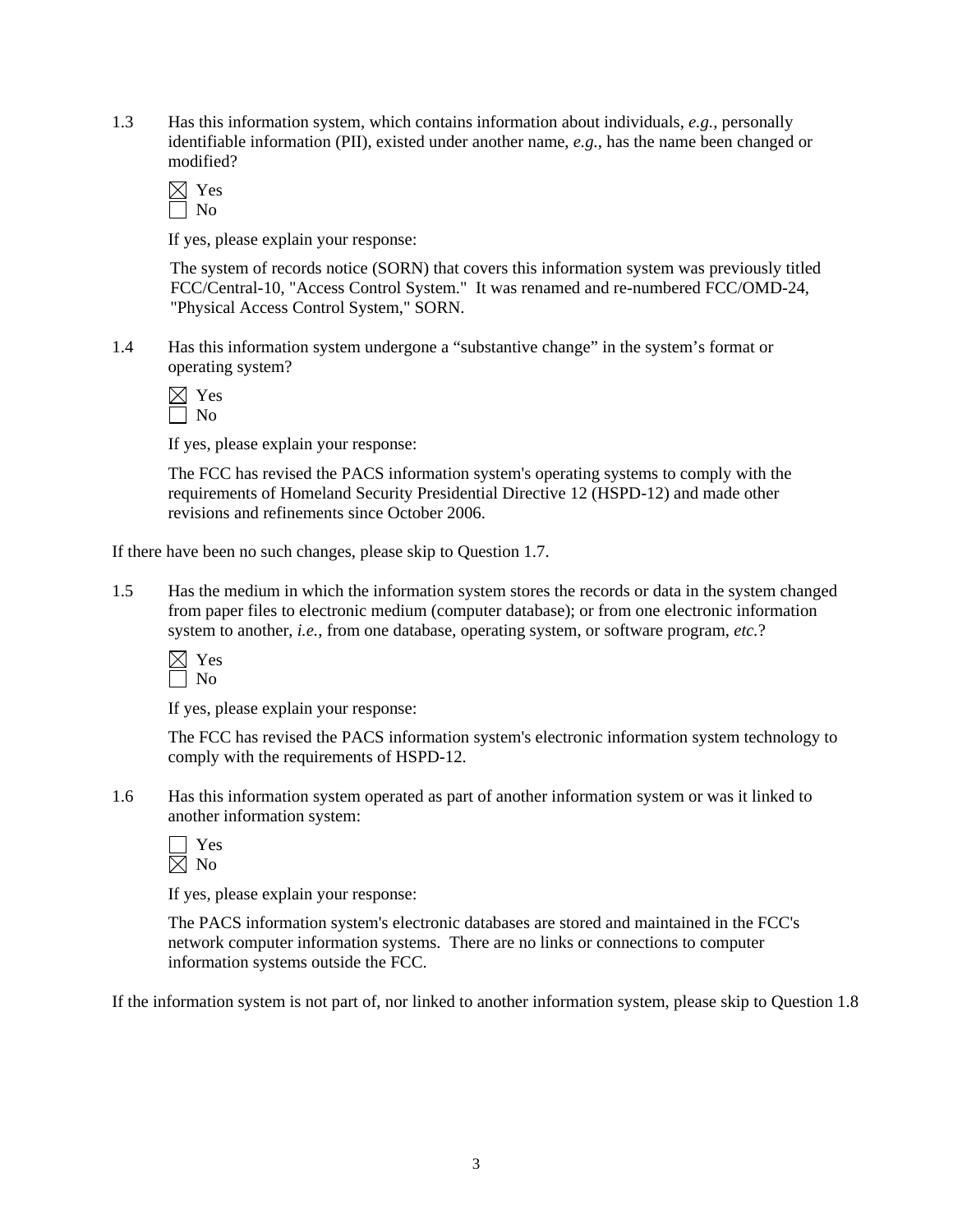1.7 Was it operated by another bureau/office or transferred from another Federal agency to the FCC?

Please explain your response:

1.8 What information is the system collecting, analyzing, managing, storing, transferring, *etc*:

### **Information about FCC Employees:**

| No FCC employee information                                                       |
|-----------------------------------------------------------------------------------|
| FCC employee's name                                                               |
| Other names used, i.e., maiden name, etc.                                         |
| FCC badge number (employee ID)                                                    |
| <b>SSN</b>                                                                        |
| Race/Ethnicity                                                                    |
| Gender                                                                            |
| U.S. Citizenship                                                                  |
| Non-U.S. Citizenship                                                              |
| Biometric data                                                                    |
| $\boxtimes$ Fingerprints                                                          |
| Voiceprints                                                                       |
| Retina scans/prints                                                               |
| Photographs                                                                       |
| Other physical information, i.e., hair color, eye color, identifying marks, etc.: |
| Birth date/age                                                                    |
| Place of birth                                                                    |
| Medical data                                                                      |
| Marital status                                                                    |
| Spousal information                                                               |
| Miscellaneous family information:                                                 |
| Home address                                                                      |
| Home address history                                                              |
| Home telephone number(s)                                                          |
| Personal cell phone number(s)                                                     |
| Personal fax number(s)                                                            |
| Personal e-mail address(es)                                                       |
| Emergency contact data:                                                           |
| Credit card number(s)                                                             |
| Driver's license                                                                  |
| Bank account(s)                                                                   |
| FCC personal employment records                                                   |
| Military records                                                                  |
| Financial history                                                                 |
| Foreign countries visited                                                         |
| Law enforcement data:                                                             |
| Background investigation history:                                                 |
| National security data:                                                           |
| Communications protected by legal privileges                                      |
| Signature:                                                                        |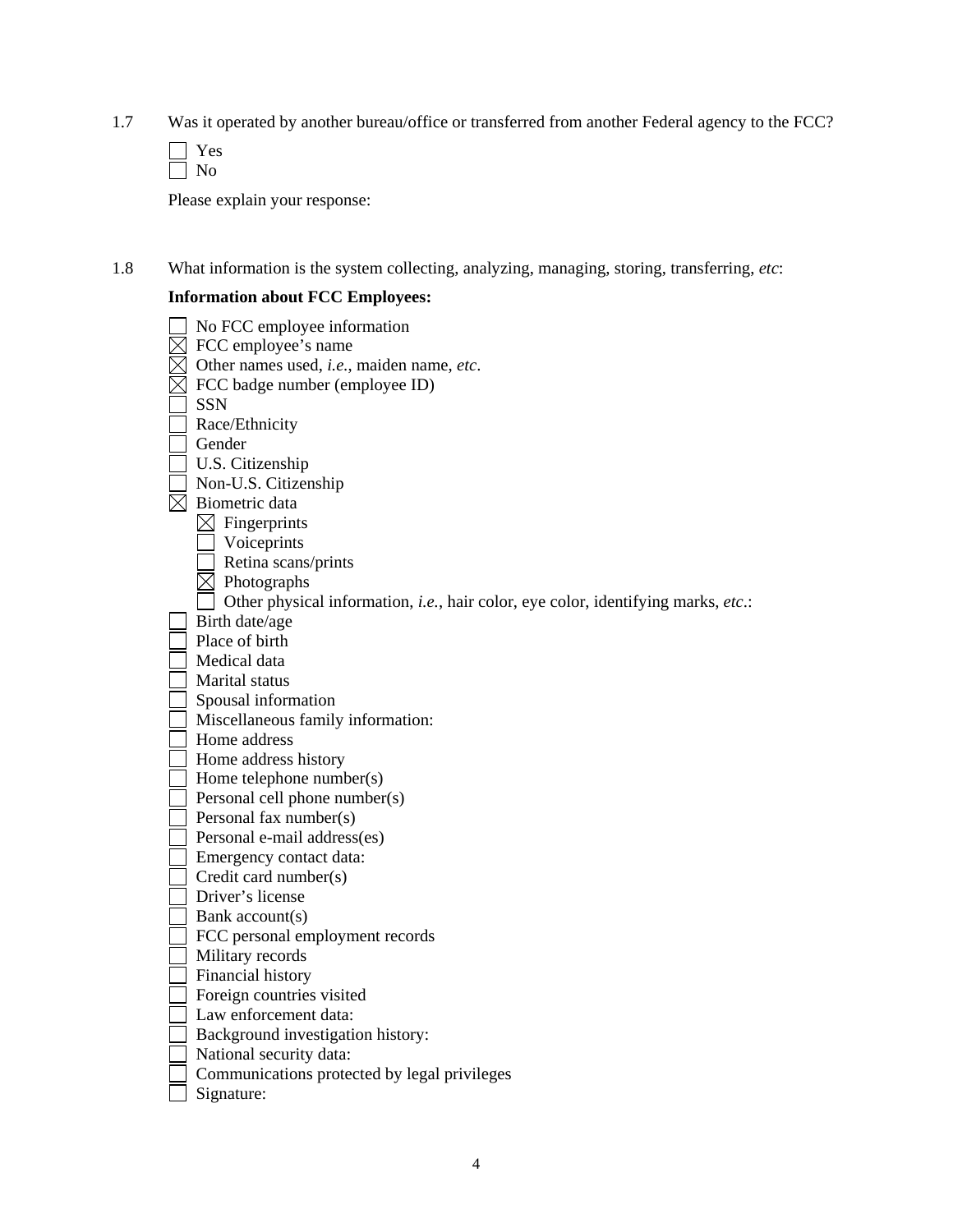Other information: FCC organizational unit, *e.g.*, bureau/office, division, *etc.*, office/room number, and office telephone number; personal identify verification (PIV) card issue and expiration dates; computer access and permission rights; and parking permit information (as user applicable).

#### **Information about FCC Contractors:**

|          | No FCC contractor information                                                                         |
|----------|-------------------------------------------------------------------------------------------------------|
| $\times$ | Contractor's name                                                                                     |
|          | Other name(s) used, i.e., maiden name, etc.                                                           |
|          | FCC Contractor badge number (Contractor ID)                                                           |
|          | <b>SSN</b>                                                                                            |
|          | Race/Ethnicity                                                                                        |
|          | Gender                                                                                                |
|          | U.S. Citizenship                                                                                      |
|          | Non-U.S. Citizenship                                                                                  |
|          | Biometric data                                                                                        |
|          | $\boxtimes$ Fingerprints                                                                              |
|          | Voiceprints                                                                                           |
|          | Retina scans/prints                                                                                   |
|          | Photographs                                                                                           |
|          | Other physical information, i.e., hair color, eye color, identifying marks, etc.:                     |
|          | Birth date/Age                                                                                        |
|          | Place of birth                                                                                        |
|          | Medical data                                                                                          |
|          | Marital status                                                                                        |
|          | Spousal information                                                                                   |
|          | Miscellaneous family information                                                                      |
|          | Home address                                                                                          |
|          | Home address history                                                                                  |
|          | Home telephone number(s)                                                                              |
|          | Personal cell phone number(s)                                                                         |
|          | Personal fax number(s)                                                                                |
|          | Personal e-mail address(es)                                                                           |
|          | Emergency contact data:                                                                               |
|          | Credit card number(s)                                                                                 |
|          | Driver's license number(s)                                                                            |
|          | Bank account(s)                                                                                       |
|          | Non-FCC personal employment records                                                                   |
|          | Military records                                                                                      |
|          | Financial history                                                                                     |
|          | Foreign countries visited                                                                             |
|          | Law enforcement data                                                                                  |
|          | Background investigation history:                                                                     |
|          | National security data:                                                                               |
|          | Communications protected by legal privileges                                                          |
|          | $\boxtimes$ Other information: Federal supervisor, supervisor's telephone number, contractor's office |
|          | telephone number, FCC point of contact, FCC Bureau/Office, FCC office/room number, FCC                |
|          | telephone number; personal identify verification (PIV) card issue and expiration dates, PIV           |
|          | registrar approval signature; parking permit data; and computer access and permission rights.         |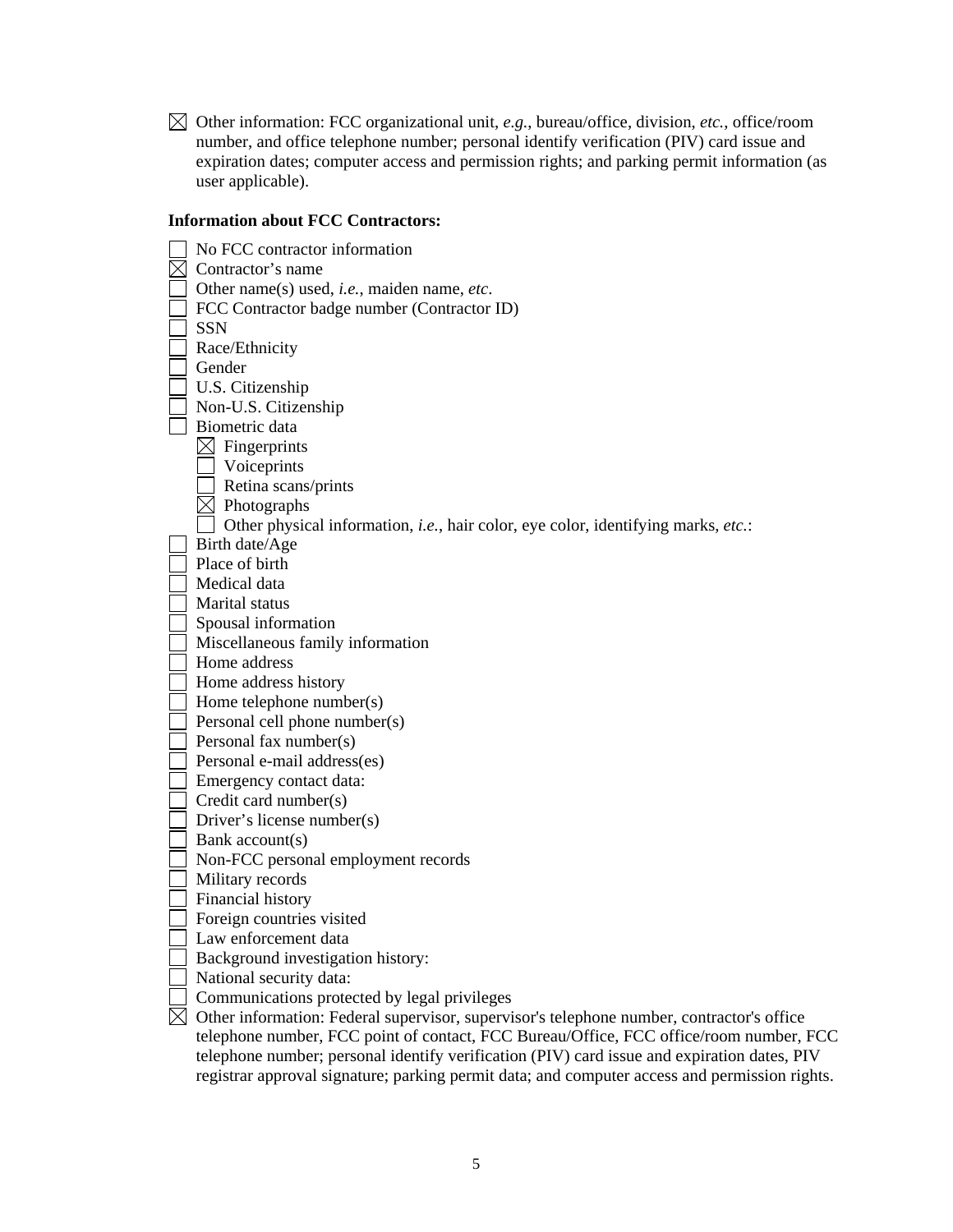| Not applicable                                                                               |
|----------------------------------------------------------------------------------------------|
| Individual's name                                                                            |
| Other name(s) used, <i>i.e.</i> , maiden name, <i>etc.</i>                                   |
| <b>SSN</b>                                                                                   |
|                                                                                              |
| Race/Ethnicity<br>Gender                                                                     |
|                                                                                              |
| Citizenship                                                                                  |
| Non-U.S. Citizenship<br>Biometric data                                                       |
|                                                                                              |
| Fingerprints                                                                                 |
| Voiceprints                                                                                  |
| Retina scans/prints                                                                          |
| Photographs                                                                                  |
| Other physical information, i.e., hair color, eye color, identifying marks, etc.             |
| Birth date/Age                                                                               |
| Place of birth                                                                               |
| Medical data                                                                                 |
| Marital status                                                                               |
| Spousal information                                                                          |
| Miscellaneous family information                                                             |
| Home address                                                                                 |
| Home address history                                                                         |
| Home telephone number(s)                                                                     |
| Personal cell phone number(s)                                                                |
| Personal fax number(s)                                                                       |
| Emergency contact data:                                                                      |
| Credit card number(s)                                                                        |
| Driver's license number(s)                                                                   |
| Bank account(s)                                                                              |
| Personal e-mail address(es)                                                                  |
| Non-FCC personal employment records                                                          |
| Military records                                                                             |
| Financial history                                                                            |
| Foreign countries visited                                                                    |
| FCC Visitor badge number: Frequent visitor's badge number and issue and expiration dates;    |
| and Day contractor badge number and issue and expiration dates.                              |
| Law enforcement data                                                                         |
| Background investigation history                                                             |
| National security data                                                                       |
| Communications protected by legal privileges                                                 |
| Digital signature                                                                            |
| Other information: Frequent visitor's employer's name and/or self-employment, telephone      |
| number, position, clearance type; FCC interns, volunteers, and individuals formerly in these |
| positions; visitor's signature                                                               |

**Information about FCC Volunteers, Visitors, Customers, and other Individuals:** 

#### **Information about Business Customers and others (usually not considered "personal information"):**

Not applicable

Name of business contact/firm representative, customer, and/or others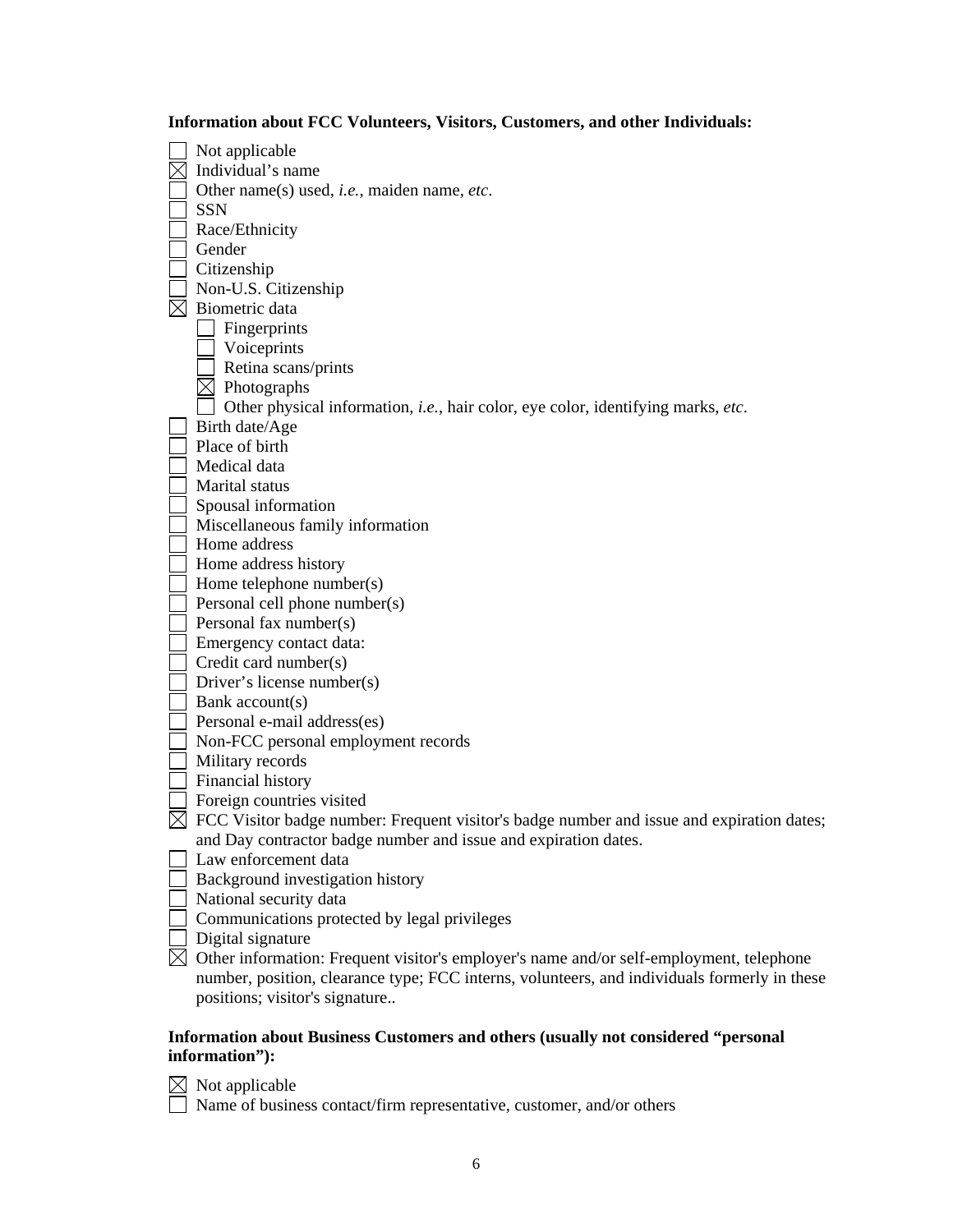| Race/Ethnicity                                        |
|-------------------------------------------------------|
| Gender                                                |
| <b>Full/Partial SSN</b>                               |
| Business/corporate purpose(s)                         |
| Other business/employment/job description(s)          |
| Professional affiliations                             |
| Business/office address                               |
| Intra-business office address (office or workstation) |
| Business telephone number(s)                          |
| Business cell phone number(s)                         |
| Business fax number(s)                                |
| Business pager number(s)                              |
| Business e-mail address(es)                           |
| Bill payee name                                       |
| Bank routing number(s)                                |
| Income/Assets                                         |
| Web navigation habits                                 |
| Commercially obtained credit history data             |
| Commercially obtained buying habits                   |
| Credit card number(s)                                 |
| Bank account(s)                                       |
| Other information:                                    |
|                                                       |

1.9 What are the sources for the information that you are collecting:

| $\boxtimes$ Personal information from FCC employees: Personal data sufficient to satisfy the Physical |  |
|-------------------------------------------------------------------------------------------------------|--|
| Access Control System requirements.                                                                   |  |

- $\boxtimes$  Personal information from FCC contractors: Personal data sufficient to satisfy the Physical Access Control System requirements.
- $\boxtimes$  Personal information from non-FCC individuals and/or households: Personal data sufficient to satisfy the Physical Access Control System requirements.
- $\boxtimes$  Non-personal information from businesses and other for-profit entities: Company name and/or self-employment.
- Non-personal information from institutions and other non-profit entities:
- Non-personal information from farms:
- Non-personal information from Federal Government agencies:
- Non-personal information from state, local, or tribal governments:
- Other sources:
- 1.10 Will the information system obtain, use, store, analyze, *etc*. information about individuals *e.g*, personally identifiable information (PII), from other information systems, including both FCC and non-FCC information systems?

Please explain your response:

If the information system does not use any PII from other information systems, please skip to Question 1.15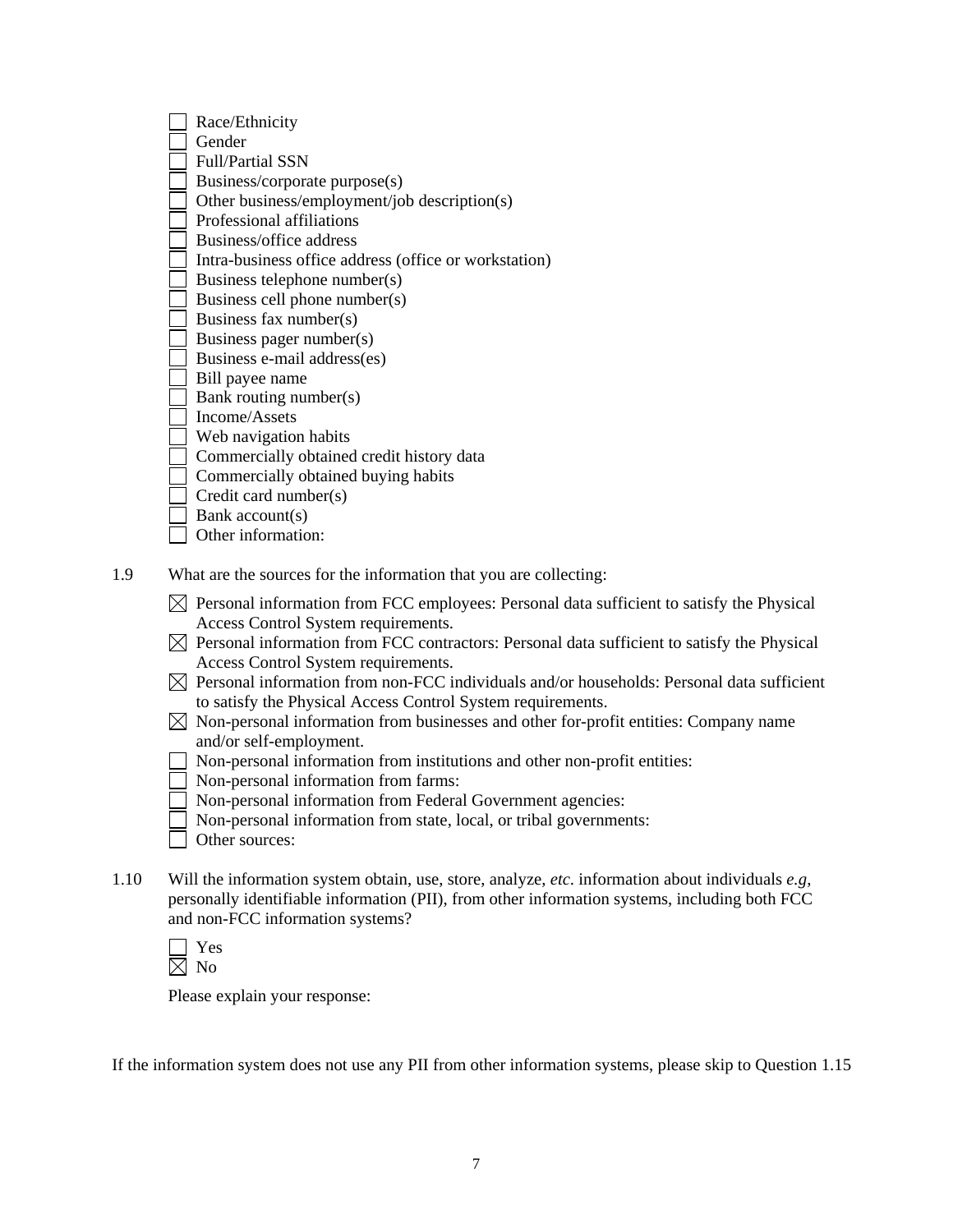| 1.11 | If the information system uses information about individuals from other information systems,<br>what information will be used?                                      |
|------|---------------------------------------------------------------------------------------------------------------------------------------------------------------------|
|      | FCC information system and/or non-FCC information system name(s):<br>FCC employee's names:<br>Non-FCC employee's names<br>Other names uses, i.e., maiden name, etc. |
|      | FCC government badge number (employee ID)                                                                                                                           |
|      | Non-FCC government badge number (contractor or other non-FCC employee ID)                                                                                           |
|      | Citizenship:                                                                                                                                                        |
|      | Biometric data                                                                                                                                                      |
|      | Fingerprints                                                                                                                                                        |
|      | Voiceprints                                                                                                                                                         |
|      | Retina scan/prints                                                                                                                                                  |
|      | Photographs                                                                                                                                                         |
|      | Other physical information, <i>i.e.</i> , hair color, eye color, identifying marks, etc.                                                                            |
|      | Birth date/Age                                                                                                                                                      |
|      | Place of birth                                                                                                                                                      |
|      | Medical data                                                                                                                                                        |
|      | Marital status                                                                                                                                                      |
|      | Spousal information                                                                                                                                                 |
|      | Miscellaneous family information:                                                                                                                                   |
|      | Home address                                                                                                                                                        |
|      | Home address history                                                                                                                                                |
|      | Home telephone number(s)                                                                                                                                            |
|      | Personal cell phone number(s)                                                                                                                                       |
|      | Personal fax number(s)                                                                                                                                              |
|      | Emergency contact data                                                                                                                                              |
|      | Credit card number(s)                                                                                                                                               |
|      | Driver's license                                                                                                                                                    |
|      | Bank account(s)                                                                                                                                                     |
|      | Personal e-mail address(es)                                                                                                                                         |
|      | Non-FCC personal employment records                                                                                                                                 |
|      | Law enforcement data                                                                                                                                                |
|      | Military records                                                                                                                                                    |
|      | National security data                                                                                                                                              |
|      | Communications protected by legal privileges                                                                                                                        |
|      | Financial history                                                                                                                                                   |
|      | Foreign countries visited                                                                                                                                           |
|      | Background investigation history                                                                                                                                    |
|      | Digital signature                                                                                                                                                   |
|      | Other information:                                                                                                                                                  |
|      |                                                                                                                                                                     |

### **Information about Business Customers and others (usually not considered "personal information"):**

| Not applicable                                                        |
|-----------------------------------------------------------------------|
| Name of business contact/firm representative, customer, and/or others |
| Race/Ethnicity                                                        |
| Gender                                                                |
| <b>Full/Partial SSN</b>                                               |
| Business/corporate purpose(s)                                         |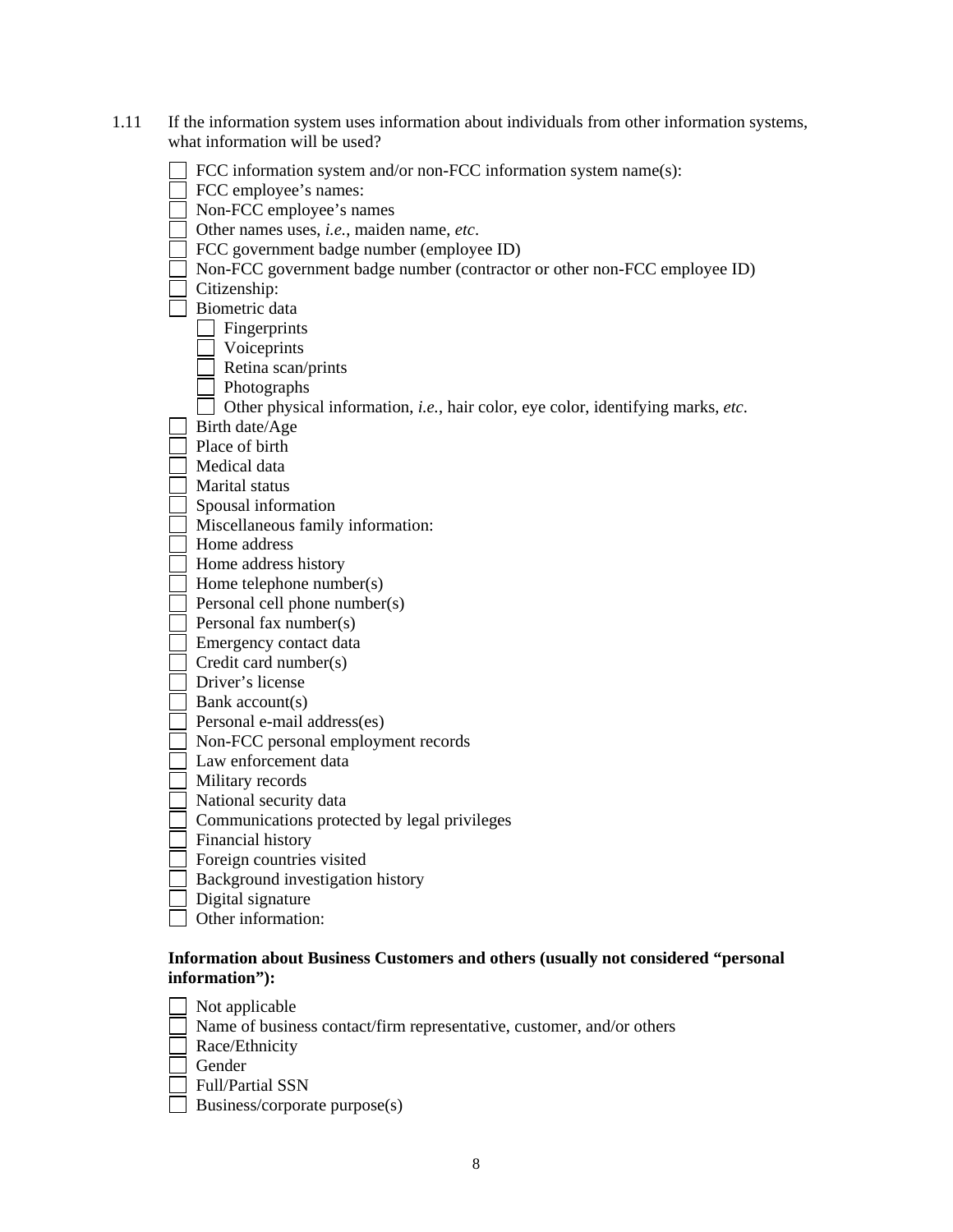| Other business/employment/job descriptions            |
|-------------------------------------------------------|
| Professional affiliations                             |
| Intra-business office address (office or workstation) |
| Business telephone number(s)                          |
| Business cell phone number(s)                         |
| Business fax number(s)                                |
| Business e-mail address(es)                           |
| Bill payee name                                       |
| Bank routing number(s)                                |
| Income/Assets                                         |
| Web navigation habits                                 |
| Commercially obtained credit history data             |
| Commercially obtained buying habits                   |
| Personal clubs and affiliations                       |
| Credit card number(s)                                 |
| Bank account(s)                                       |
| Other information:                                    |

1.12 Will this information system derive new information, records, or data, or create previously unavailable information, records, or data, through aggregation or consolidation from the information that will now be collected via this link to the other system, including information, records, or data, that are being shared or transferred from the other information system(s)?

Please explain your response:

1.13 Can the information, whether it is: (a) in the information system, (b) in a linked information system, and/or (c) transferred from another system, be retrieved by a name or a "unique identifier" linked to an individual, *e.g.*, SSN, name, home telephone number, fingerprint, voice print, *etc*.?

Please explain your response:

1.14 Will the new information include personal information about individuals, *e.g*., personally identifiable information (PII), be included in the individual's records or be used to make a determination about an individual?

| c<br>r |
|--------|
|        |

Please explain your response: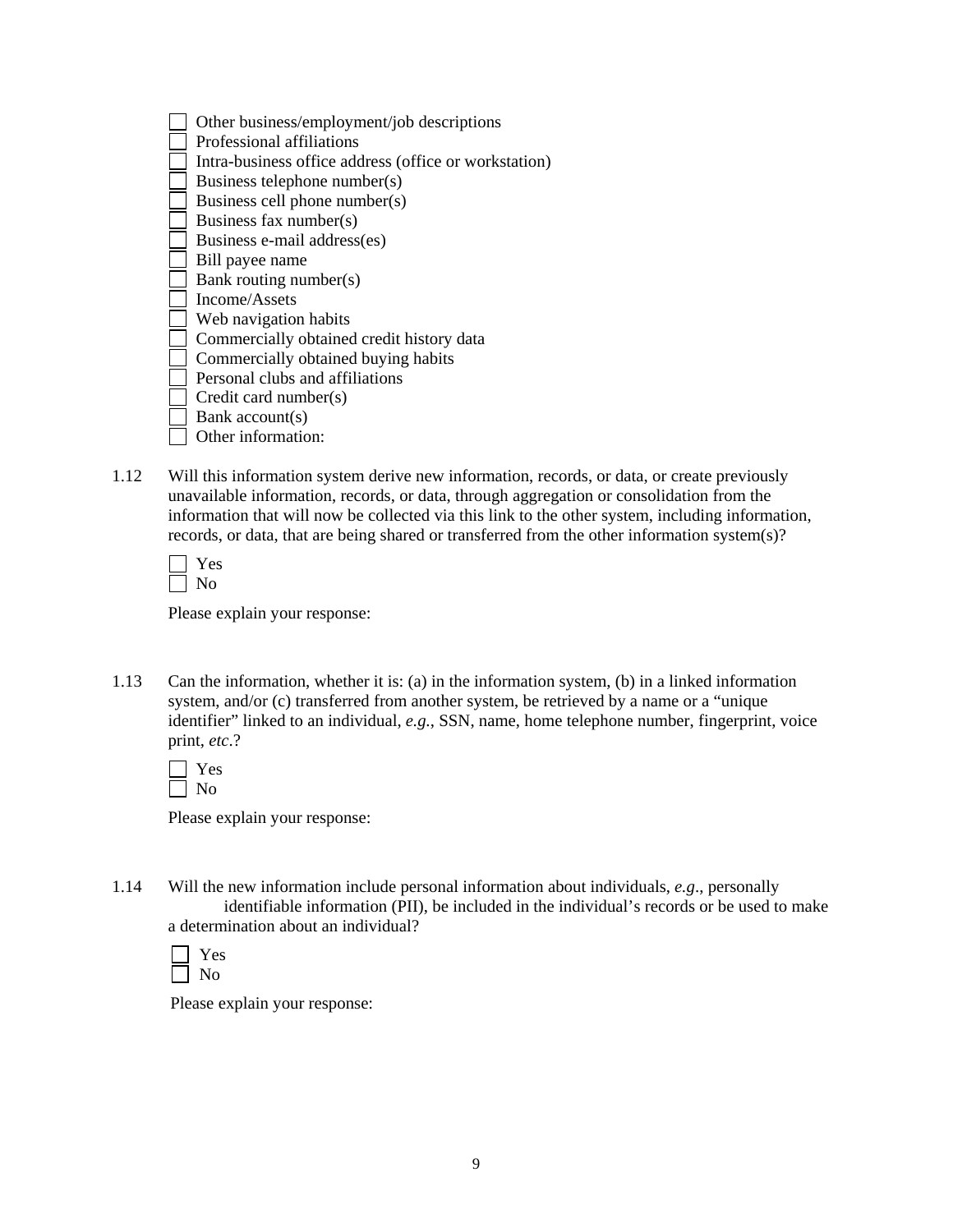1.15 Under the *Privacy Act of 1974*, as amended, 5 U.S.C. 552a, Federal agencies are required to have a System of Records Notice (SORN) for an information system like this one, which contains information about individuals, *e.g.*, "personally identifiable information" (PII).

A System of Records Notice (SORN) is a description of how the information system will collect, maintain, store, and use the personally identifiable information (PII).

Is there a SORN that already covers this PII in this information system?

If yes, what is this System of Records Notice (SORN): This SORN is titled FCC/OMD-24, "Physical Access Control System (PACS)."

Please provide the citation that was published in the *Federal Register* for the SORN: This SORN was published on September 25, 2006 (71 FR 55787, 55793).

If a SORN already covers this PII, please skip to **Section 2.0 System of Records Notice (SORN) Update** to address any changes to this SORN.

If a system of records notice (SORN) does not presently cover the information about individuals in this system, then it is necessary to determine whether a new FCC system of records notice must be created for the information.

1.16 If this information system is not covered by a system of records notice (SORN), does the information system exist by itself, or does it now, or did it previously exist as a component or subset of another SORN?

If yes, please explain what has occurred:

What is the System of Records Notice (SORN) of which it is currently or previously a component or subset:

Please also provide the citation that was published in the *Federal Register* for the SORN:

- 1.17 What are the purposes or functions that make it necessary to create a new a system of records notice (SORN) for this information system, *e.g.*, why is the information being collected?
- 1.18 Where is this information for the system of records notice (SORN) located?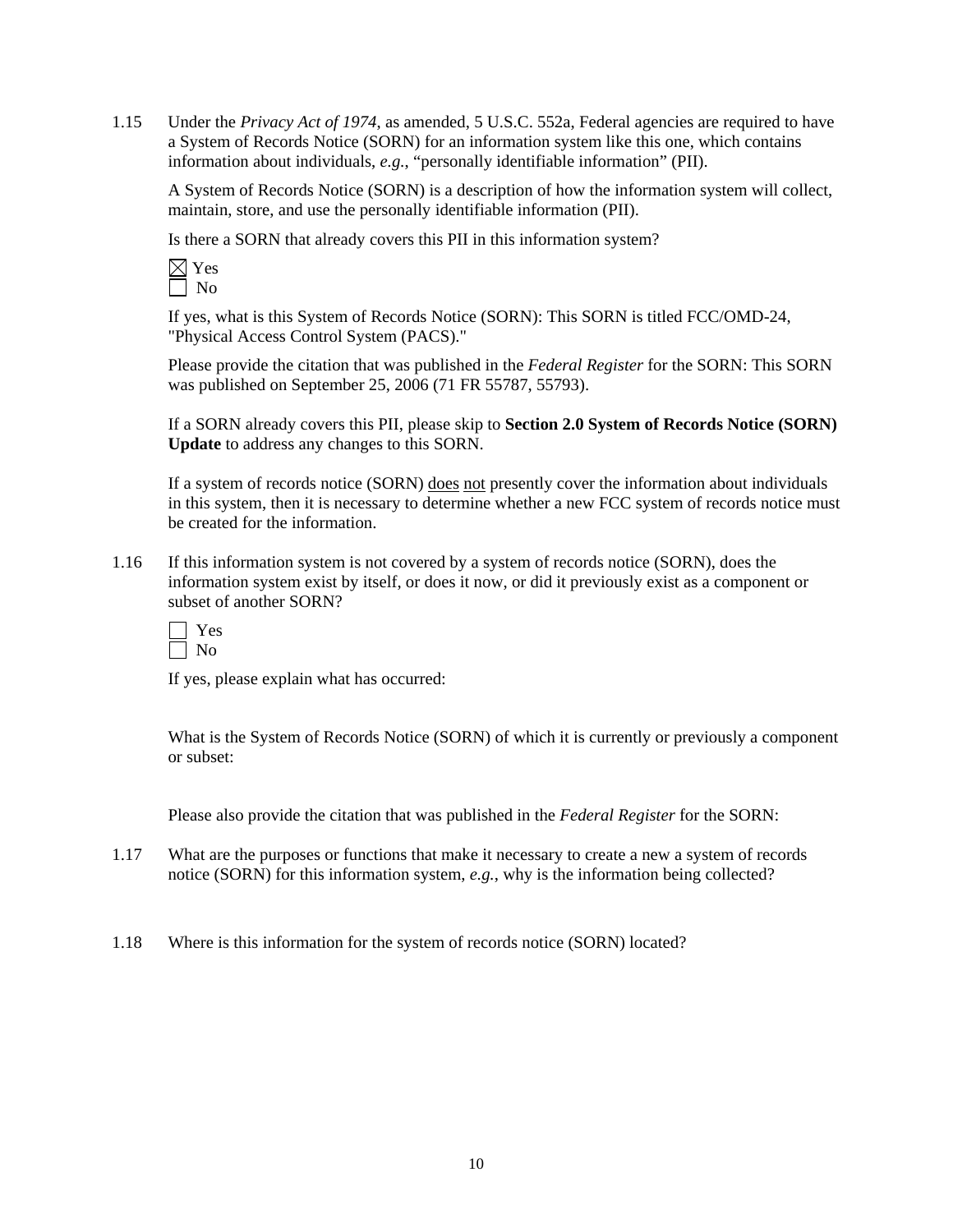1.19 Is the use of the information both relevant and necessary to the purposes for which the information system is designed, *e.g.*, is the SORN only collecting and using information for the specific purposes for which the SORN was designed so that there is no "extraneous" information included in the database(s) or paper files?

Please explain your response:

If the use of this information is both relevant and necessary to the processes for which this information system is designed, please skip to Question 1.21.

- 1.20 If not, why or for what reasons is the information being collected?
- 1.21 Is the information covered under a Security Classification as determined by the FCC Security Officer?

 Yes No

Please explain your response:

- 1.22 What is the legal authority that authorizes the development of the information system and the information/data collection?
- 1.23 In what instances would the information system's administrator/manager/developer permit disclosure to those groups outside the FCC for whom the information was not initially intended.

 Such disclosures, which are referred to as "Routine Uses," are those instances that permit the FCC to disclose information from a SORN to specific "third parties." These disclosures may be for the following reasons:

(check all that are applicable)

| Adjudication and litigation:                                                                  |
|-----------------------------------------------------------------------------------------------|
| Committee communications:                                                                     |
| Compliance with welfare reform requirements:                                                  |
| Congressional inquiries:                                                                      |
| Emergency response by medical personnel and law enforcement officials:                        |
| Employment, security clearances, licensing, contracts, grants, and other benefits by the FCC: |
|                                                                                               |
| Employment, security clearances, licensing, contracts, grants, and other benefits upon a      |
| request from another Federal, state, local, tribal, or other public authority, etc.:          |
| FCC enforcement actions:                                                                      |
| Financial obligations under the Debt Collection Act:                                          |
| Financial obligations required by the National Finance Center:                                |
| First responders, e.g., law enforcement, DHS, FEMA, DOD, NTIA, etc.:                          |
| $CQUorm$ wide overgiant by $NADA$ , $DOL$ and/or $OMD$ .                                      |

Government-wide oversight by NARA, DOJ, and/or OMB: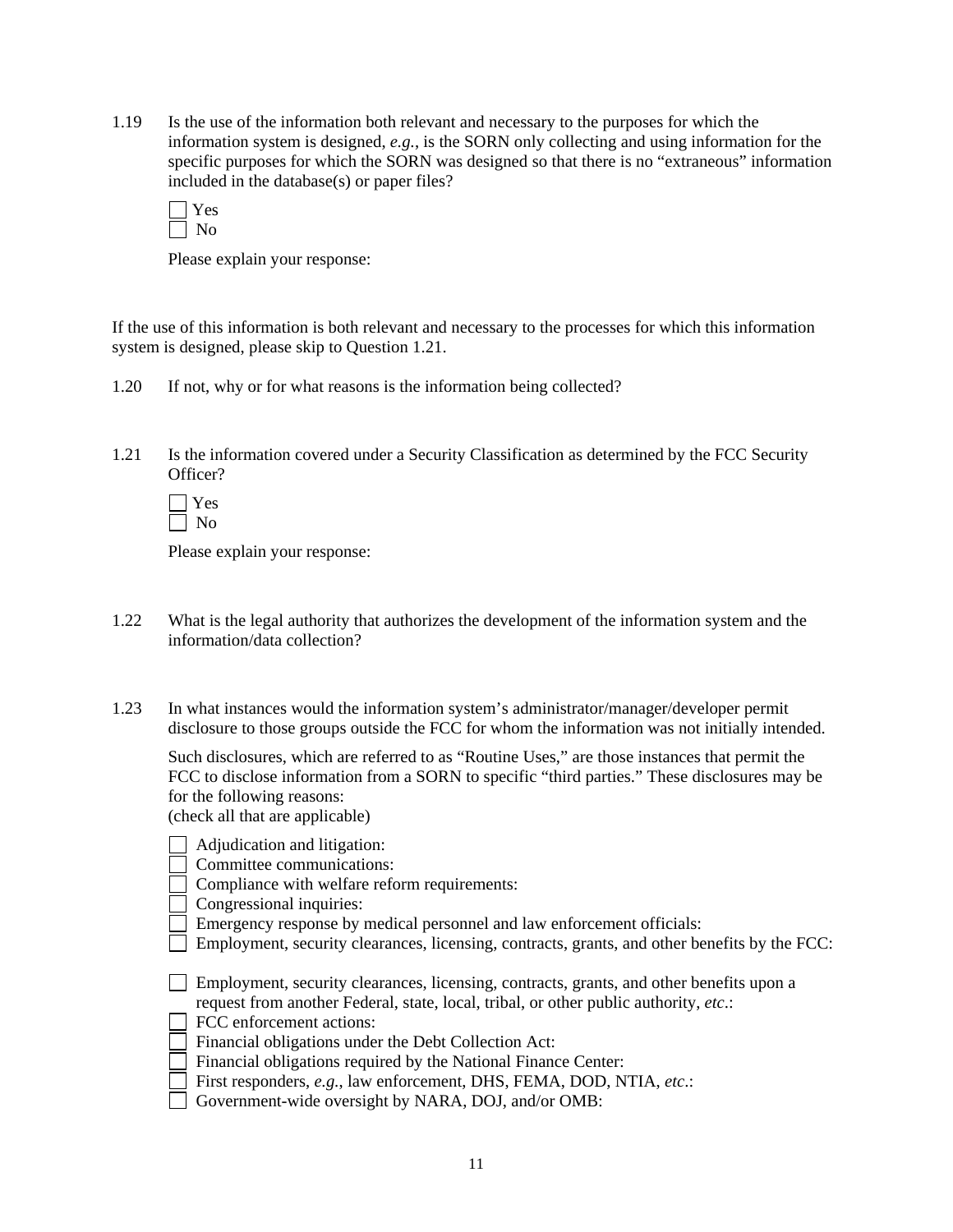Labor relations (NTEU): Law enforcement and investigations: Program partners, e.g., WMATA, *etc*.:

Breach of Federal data:

Others "third party" disclosures:

1.24 Will the information be disclosed to consumer reporting agencies? Yes No

Please explain your response:

- 1.25 What are the policies for the maintenance and secure storage of the information?
- 1.26 How is information in this system retrieved?
- 1.27 What policies and/or guidelines are in place on how long the bureau/office will retain the information?
- 1.28 Once the information is obsolete or out-of-date, what policies and procedures have the system's managers/owners established for the destruction/purging of the data?
- 1.29 Have the records retention and disposition schedule(s) been issued or approved by the National Archives and Records Administration (NARA)?

Please explain your response:

If a NARA records retention and disposition schedule has been approved for this System of Records Notice (SORN), please skip to **Section 2.0 System of Records Notice (SORN) Update**:

1.30 If there is no NARA approved records retention and disposal schedule, has there been any coordination with the Performance Evaluation and Records Management Branch (PERM) or the Records Officer?

Please explain your response: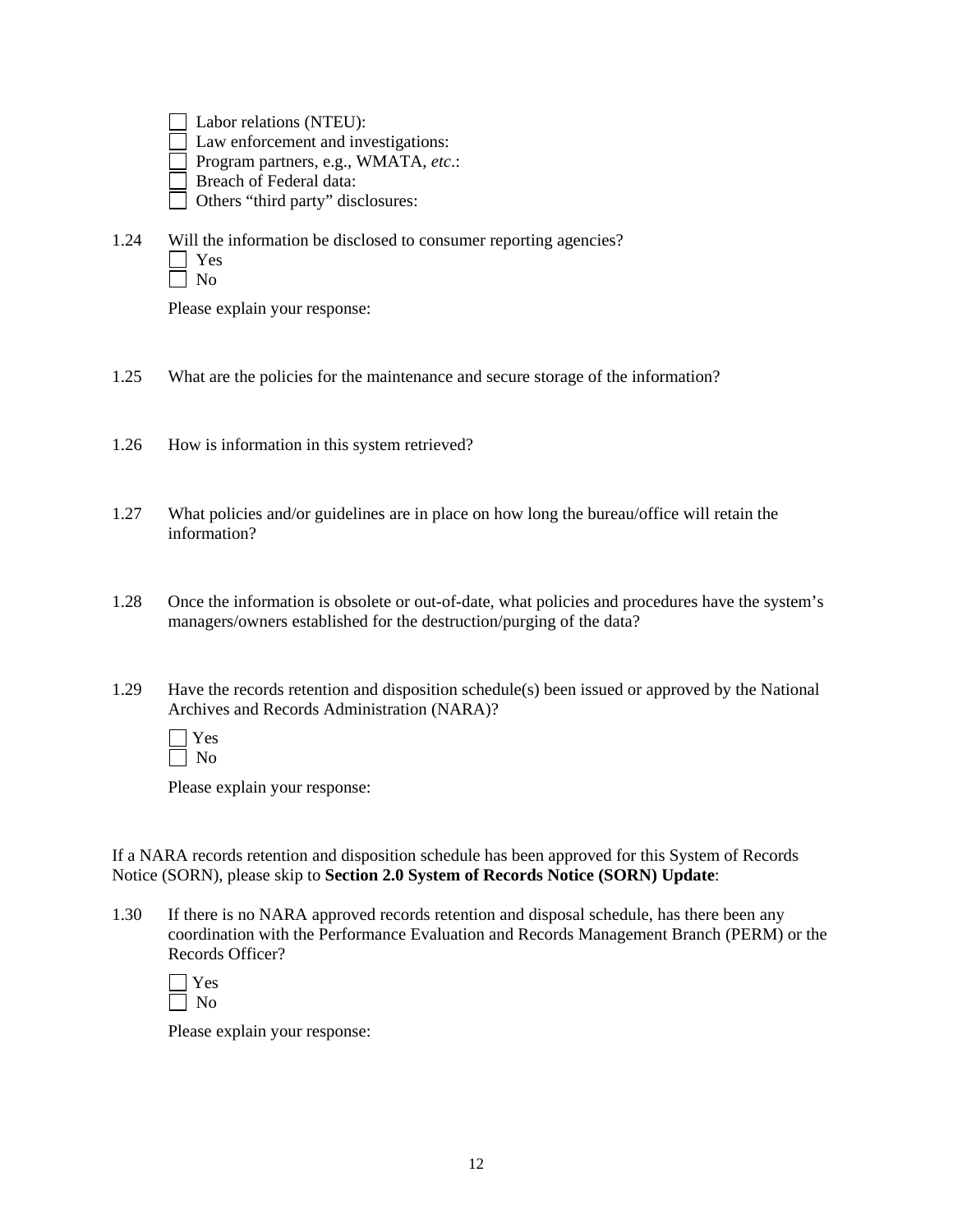If this is a new System of Records Notice (SORN), please skip to **Section 3.0 Development, Management, and Deployment and/or Sharing of the Information:** 

#### **Section 2.0 System of Records Notice (SORN) Update:**

If a System of Records Notice (SORN) currently covers the information, please provide information to update and/or revise the SORN:

2.1 Have there been any changes to the Security Classification for the information covered by the system of records notice (SORN) from what was originally determined by the FCC Security Officer?

 Yes  $\boxtimes$  No

Please explain your response:

FCC/OMD-24, "Personal Security Files," SORN has not received a security classification.

2.2 Have there been any changes to the location of the information covered by the system of records notice (SORN)?

Please explain your response:

 The data in the information systems covered by FCC/OMD-24, "Physical Access Control System (PACS)," SORN is maintained in the FCC Security Operations Center (SOC) of the Administrative Operations Division of the Office of the Managing Director (OMD-AO).

2.3 Have there been any changes to the categories of individuals covered by the system of records notice (SORN)?

 $\boxtimes$  Yes  $\Box$  No

Please explain your response:

The FCC has revised the categories of records in the information system covered by FCC/OMD-24, "Physical Access Control System (PACS)," SORN to make them consistent with the requirements of Homeland Security Presidential Directive (HSPD) 12 and OMB guidance in Memorandum M-06-06 . These categories of individuals covered by this SORN include all individuals to whom the FCC has issued credentials, and who require regular, on-going access to FCC facilities and information technology systems. This includes, but is not limited to:

- 1. Current FCC employees and current contractors;
- 2. Frequent visitors, temporary hires, special parking access users, and day contractors;
- 3. Applicants for Federal employment or contract work;
- 4. FCC students, interns, volunteers, affiliates, and individuals formerly in these positions, *e.g.*, retired FCC employees; and
- 5. Non-FCC employees who are authorized to perform or to use services in FCC facilities on an on-going basis, *e.g.*, credit union employees, restaurant employees, and building maintenance and cleaning employee.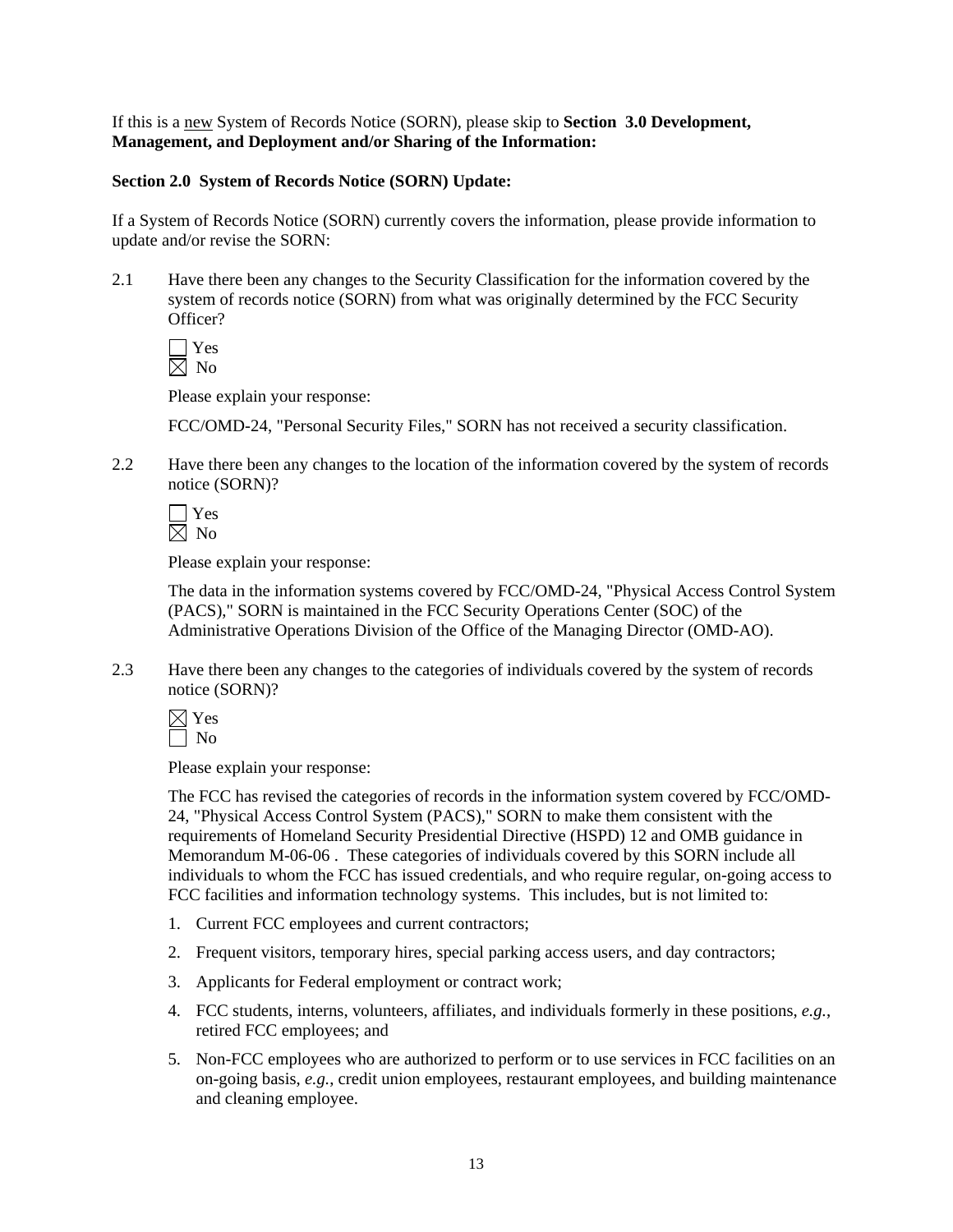This system does apply to occasional visitors or to short-term guests to whom the FCC will issue temporary identification and credentials, and who may include:

- 1. All visitors to FCC, *e.g.*, non-FCC federal employees and contractors, students, interns, volunteers, and affiliates; and
- 2. Individuals authorized to perform or to use services provided in FCC facilities on an infrequent basis, *e.g*., and service and maintenance workers performing cleaning, maintenance, and repair duties in the Commission's buildings and facilities.
- 2.4 Have there been any changes to the categories of records, *e.g.*, types of information (or records) that the system of records notice (SORN) collects, maintains, and uses?

Please explain your response:

The FCC has revised the categories of records in the information system covered by FCC/OMD-24, "Physical Access Control System (PACS)," SORN to make them consistent with the requirements of Homeland Security Presidential Directive (HSPD) 12 and OMB guidance in Memorandum M-06-06. The SORN consists of a computer database containing the records of those individuals to whom the FCC has issued credentials. The records are filed alphabetically by last name, with a corresponding badge number, and include the following:

- 1. FCC employee/temporary hire database includes: First and last names, image (photograph), FCC telephone number, FCC Bureau/Office, FCC office/room number, personal identify verification (PIV) card issue and expiration dates, parking permit data, and computer system user access and permission rights.
- 2. Contractor database includes: First and last names, image (photograph), fingerprints, FCC point of contact, FCC telephone number, and FCC contractor badge number, personal identify verification (PIV) card and issue and expiration dates.
- 3. Frequent Visitor's database includes: First and last names, employer's name and/or selfemployment, employer's address, employer's telephone number, position, (security) clearance type, image (photograph), and ID badge's issue and expiration dates.
- 4. Day contractor database includes: First and last name along with, badge number, issue and expiration dates.
- 5. Visitor database includes: First and last name, image (photograph) (future), FCC point of contact, signature, and issue date.
- 6. Special Parking Access database includes: First and last name, telephone number, employer, FCC point of contact, and issue date.

Note: Records maintained on cardholders entering FCC facilities or using FCC systems, *e.g*., FCC employees and contractors, include: Individual's first, middle, and last name, PIV card number, date, time, and location of entry and exit, FCC bureau/office, contractor/visitor's employer's name, address, telephone number, level of national security clearance and expiration date, digital signature information, and computer networks/applications/data accessed, and FCC point of contact.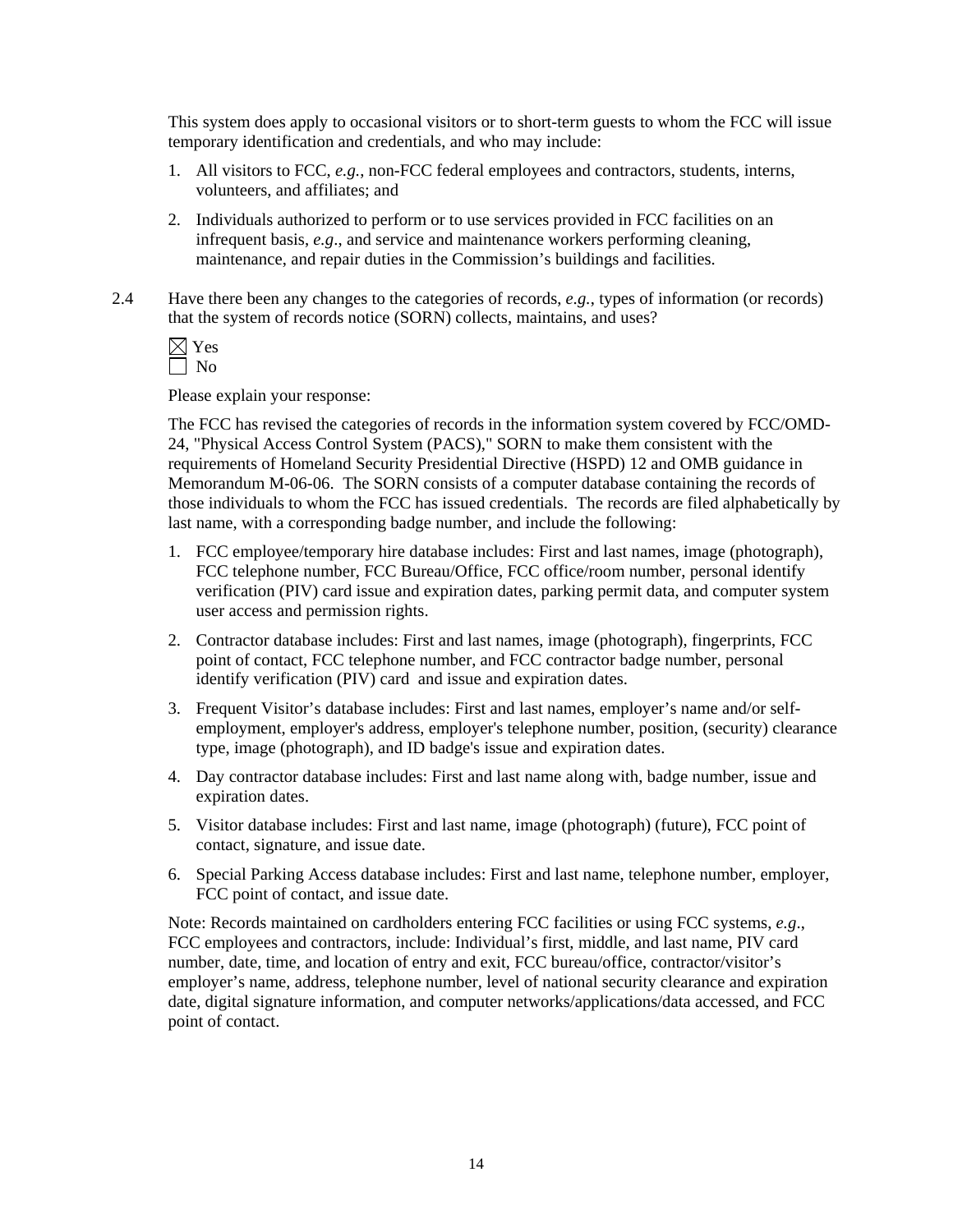2.5 Have there been any changes to the legal authority under which the FCC collects and maintains the information covered by the system of records notice (SORN)?

Please explain your response:

 The FCC has revised the authority for maintenance of the records in the information system covered by FCC/OMD-24, "Physical Access Control System (PACS)," SORN to make it consistent with the requirements of Homeland Security Presidential Directive 12 (HSPD-12) and OMB guidance in Memorandum M-06-06, and which include 5 U.S.C. 301; Federal Information Security Act (Pub. L. 104–106, sec. 5113); Electronic Government Act (Pub. L. 104–347, sec. 203); Paperwork Reduction Act of 1995 (44 U.S.C. 3501); Government Paperwork Elimination Act (Pub. L. 105–277, 44 U.S.C. 3504); Homeland Security Presidential Directive (HSPD) 12, "Policy for a Common Identification Standard for Federal Employees and Contractors," August 27, 2004; Federal Property and Administrative Act of 1949, as amended; and Department of Justice Report, "Vulnerability Assessment of Federal Facilities," June 28, 1995.

2.6 Have there been any changes to the purposes for collecting, maintaining, and using the information covered by the system of records notice (SORN)?

Please explain your response:

The FCC has revised the purposes for collecting, maintaining, and using the records in the information system covered by FCC/OMD-24, "Physical Access Control System (PACS)," SORN to comply with HSPD-12 and OMD guidance in Memorandum M-06-06, as follows:

- 1. To ensure the safety and security of FCC facilities, systems, and information, FCC employees, contractors, interns, guests, and frequent visitors;
- 2. To verify that all people entering the FCC facilities, using FCC and Federal information resources (or accessing classified information), are authorized to do so;
- 3. To track and control FCC badges (PIV cards) issued to individuals entering and exiting these facilities, using FCC systems, or accessing classified information; and
- 4. To provide a method by which the FCC may ascertain the times each person was in these facilities.
- 2.7 Have there been any changes to the Routine Uses under which disclosures are permitted to "third parties" as noted in the system of records notice (SORN)?

Please check all Routine Uses that apply and provide any explanation as required:



Committee communications:

Compliance with welfare reform requirements:

- $\overline{\boxtimes}$  Congressional inquiries:
- $\boxtimes$  Contract Services, grants, or cooperative agreements:

Emergency response by medical personnel and law enforcement officials: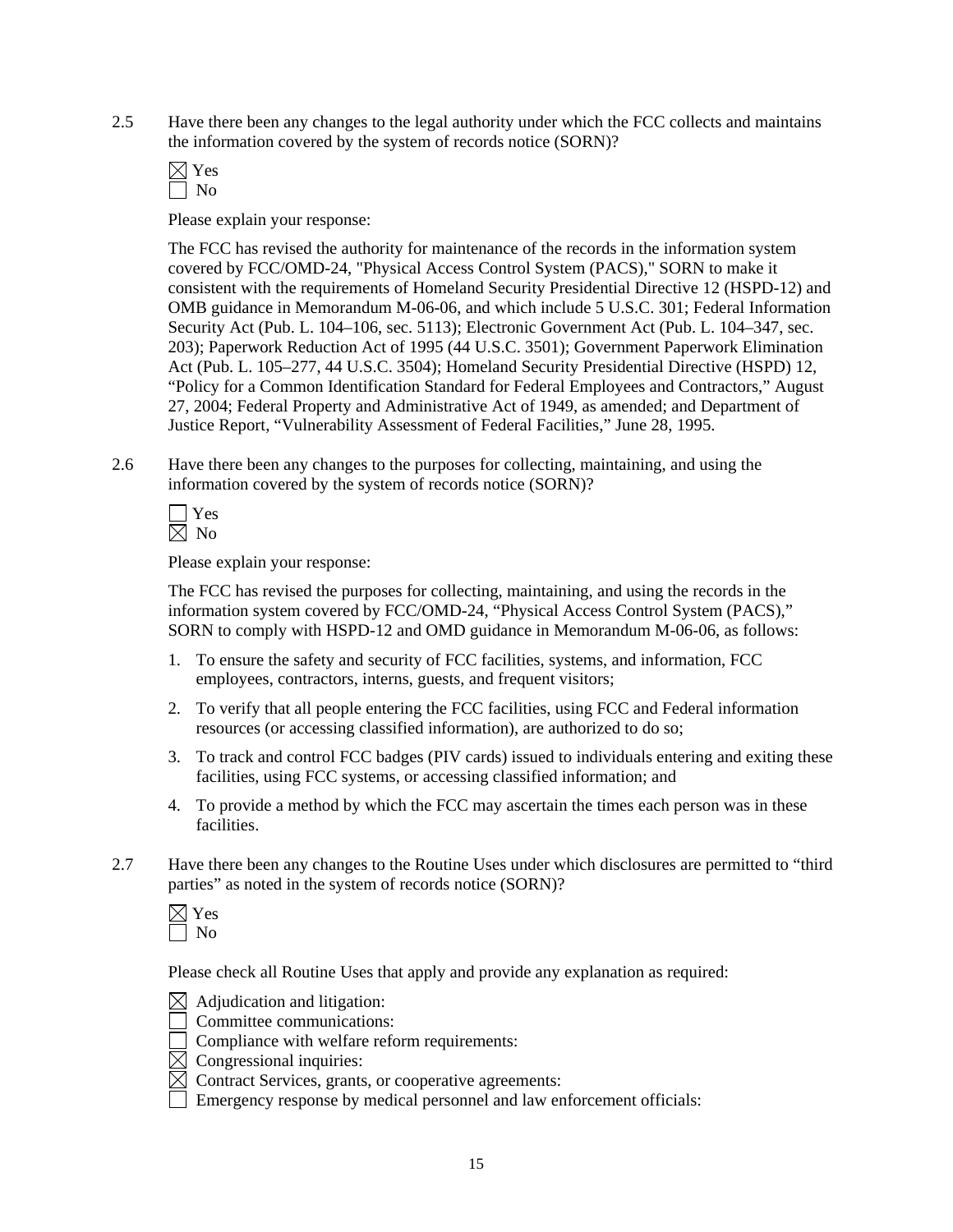- $\boxtimes$  Employment, security clearances, licensing, contracts, grants, and other benefits by the FCC:
- $\boxtimes$  Employment, security clearances, licensing, contracts, grants, and other benefits upon a request from another Federal, state, local, tribal, or other public authority, *etc.*:
- FCC enforcement actions:
- Financial obligations under the Debt Collection Act:
- Financial obligations required by the National Finance Center:
- First responders, *e.g.*, law enforcement, DHS, FEMA, DOD, NTIA, *etc*.:
- Government-wide program management and oversight by NARA, DOJ, and/or OMB:
- $\overline{\boxtimes}$  Labor relations: Note that disclosures to the FCC of data pertaining to date and time of entry and exit of a Commission employee working in the District of Columbia may not be made to supervisors, managers, or any other individuals (other than the individual to whom the information applies) to verify the employee's time and attendance record for personnel actions because 5 U.S.C. 6106 prohibits Federal Executive Agencies (other than the Bureau of Engraving and Printing) from using a recording clock within the District of Columbia, unless the clock is used as part of a flexible schedule program under 5 U.S.C. 6120 *et seq*.
	- Law enforcement and investigations:
- $\boxtimes$  Department of Justice (DOJ):
- $\boxtimes$  National security and intelligence matters:
- Program partners, *e.g.*, WMATA:
- $\boxtimes$  Breach of Federal data: Required by OMB Memorandum M-07-16 (May 22, 2007).
- $\boxtimes$  Others Routine Use disclosures not listed above: Invalid PIV card notfication--disclosure may be made to notify another Federal agency, when, or to verify whether, a PIV card is not longer valid.
- 2.8 Have there been any changes as to whether the FCC will permit the information covered by the system of records notice (SORN) to be disclosed to consumer reporting agencies?



Please explain your response:

 The FCC does not permit information in FCC/OMD-24, "Physical Access Control System (PACS)," SORN to be disclosed to consumer reporting agencies.

2.9 Have there been any changes to the policies and/or guidelines for the storage and maintenance of the information covered by this system of records notice (SORN)?

 $\boxtimes$  Yes No

Please explain your response:

 The data in the information systems covered by FCC/OMD-24, "Physical Access Control System (PACS)," SORN are maintained in paper files, which are stored in file folders in locked file cabinets, and in electronic records, which are stored in password-protected or logical access controlled electronic media, *e.g*., computer database(s) on the FCC's network computer database. There are no links to any computer networks outside the FCC.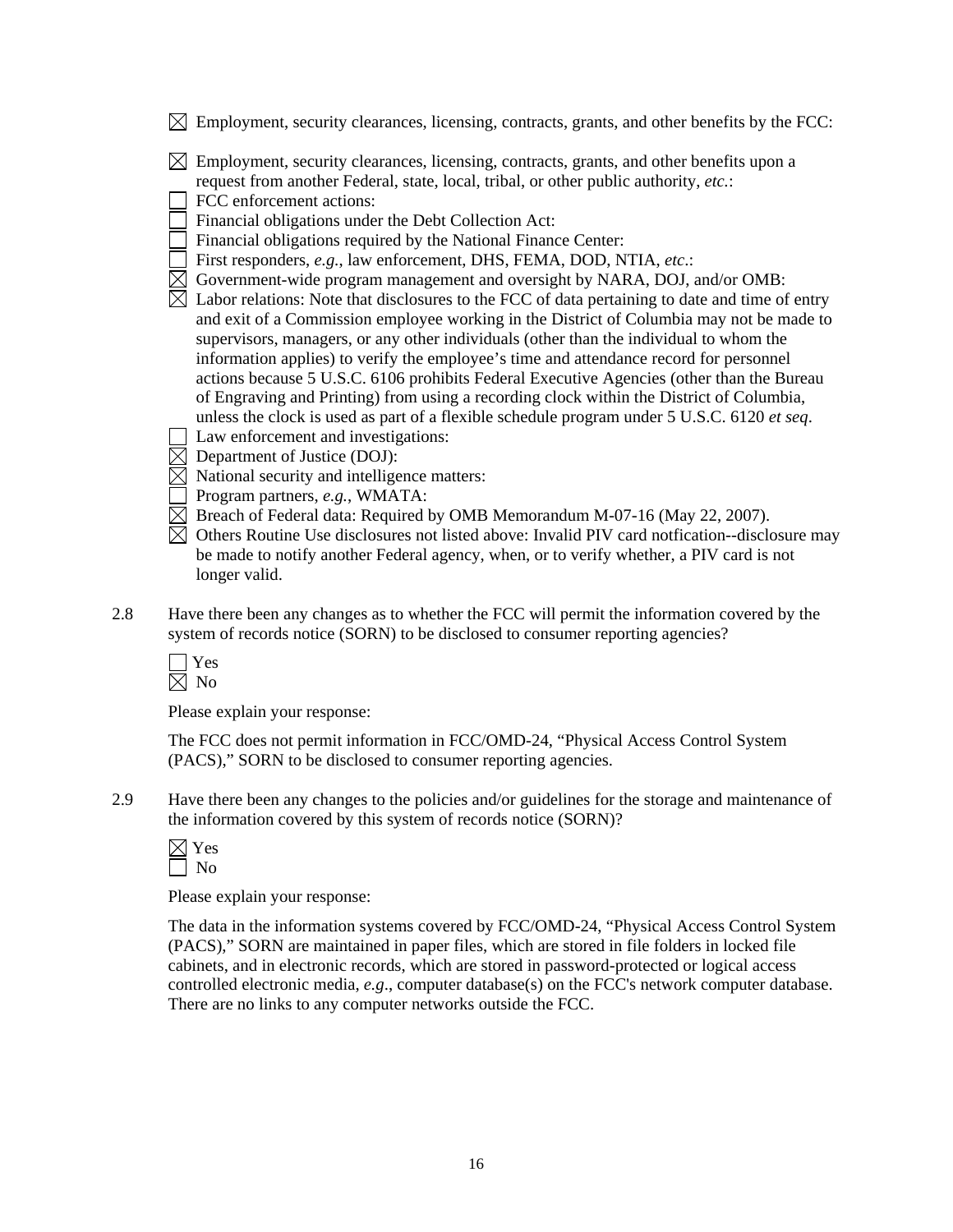2.10 Have there been any changes to how the information covered by the system of records notice (SORN) is retrieved or otherwise accessed?

 Yes No

Please explain your response:

The FCC has revised the retrieval and access procedures for the information system that is covered by FCC/OMD-24, "Physical Access Control System (PACS)," SORN to comply with the requirements of HSPD-12 and OMB guidelines in Memorandum M-06-06 (February 17, 2006). Information can be retrieved by:

(1) the name of the individual;

(2) other ID number, *e.g.*, FCC employee, contractor, or frequent visitor badge number; or

(3) PIV card serial number.

2.11 Have there been any changes to the safeguards that the system manager has in place to protect unauthorized access to the information covered by the system of records notice (SORN)?

Please explain your response:

 FCC/OMD-24, "Physical Access Control System (PACS)" SORN includes paper files and electronic records. The safeguards that the system manager has in place to protect unauthorized access to the information covered by the system of records notice (SORN) comply with the requirements of HSPD-12, OMB guidelines in Memorandum M-06-06 (February 17, 2006),and FIPS 201, as follows:

Paper records are kept in locked cabinets in secure facilities and access to them is restricted to individuals, *e.g.*, FCC Security Operations Center staff, whose duties and responsibilities require their use of the information.

The computer servers in which the information is stored are located in FCC facilities that are secured by limited access card readers. The computer servers themselves are password-protected. Access by individuals working at guard stations is password-protected; each person granted access to the system at guard stations must be individually authorized to use the system. A *Privacy Act Warning Notice* appears on the monitor screen when records containing information on individuals are first displayed. The staff in the FCC's Information Technology Division (IT) in the Office of Managing Director (OMD-IT) performs a backup operation on these files on a regular basis using a secure medium. The backup data are stored in a locked and controlled room in a secure location.

Please note that you must also provide an update of the current protections, safeguard, and other security measures that are in place in this SORN in **Section 5.0 Safety and Security Requirements:** 

2.12 Have there been any changes to the records retention and disposition schedule for the information covered by the system of records notice (SORN)? If so, has the system manager worked with the Performance Evaluation and Records Management (PERM) staff to insure that this revised schedule been approved by the National Archives and Records Administration (NARA)?

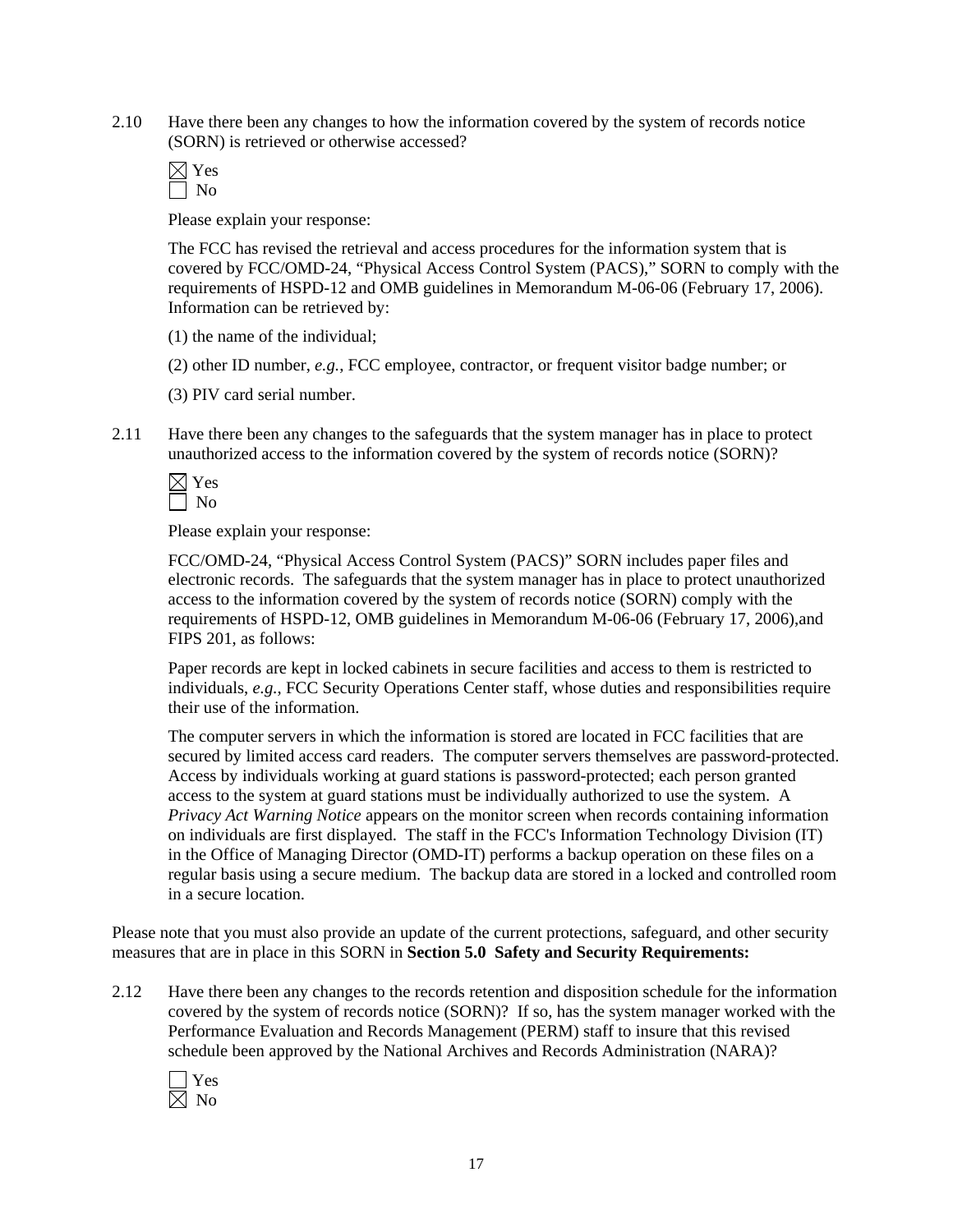Please explain your response:

The PERM staff has reviewed FCC/OMD-24, "Physical Access Control System (PACS)," SORN and has determined that the records relating to individuals with FCC access cards, covered by this system, are retained in accordance with General Records Schedule 18, Item 17 approved by the National Archives and Records Administration (NARA). The records disposal is done in accordance with the Commission's disposal policies. Unless retained for specific, on-going security investigations, records of facility access are maintained for one year and then destroyed.

All other records relating to individuals are retained and disposed of in accordance with General Records Schedule 18, item 22a, approved by NARA. The records are disposed of in accordance with FCC Security Operations Center disposal policies, as follows:

- 1. When an employee/contractor/temporary hire/special parking access leaves the FCC, the file in the database is deleted.
- 2. Frequent visitor badges are given a two-year valid period, after which the card will automatically deactivate.
- 3. All returned day contractor cards will be reused on a daily basis.
- 4. Transaction data for all cards will be stored using a secure medium and retained for one year in the FCC Security Operations Center, which is locked and secured with an alarm system. Otherwise, access records are destroyed upon notification of death, or not later than one year after the employee's retirement or separation from the FCC, or the employee's transfer to another Federal agency, whichever is applicable.

In accordance with HSPD-12, PIV Cards are deactivated within eighteen (18) hours of notification of cardholder separation, loss of card, or expiration. The information on PIV Cards is maintained in accordance with General Records Schedule 11, Item 4. PIV Cards are destroyed by burning in an approved Federal burn-facility.

The NARA Schedule 18 may be viewed at: *http://www.archives.gov/recordsmgmt/ardor/grs18.html.*

#### **Section 3.0 Development, Management, and Deployment and/or Sharing of the Information:**

- 3.1 Who will develop the information system(s) covered by this system of records notice (SORN)?
	- Developed wholly by FCC staff employees:
	- Developed wholly by FCC contractors:
	- $\boxtimes$  Developed jointly by FCC employees and contractors:
	- Developed offsite primarily by non-FCC staff:
	- COTS (commercial-off-the-shelf-software) package:
	- $\boxtimes$  Other development, management, and deployment/sharing information arrangements: The PIV system includes "turn key" system components for which the FCC and the IT contracting staff will determine the data fields that are used at FCC headquarters, Gettysburg, PA, and Laurel, MD.
- 3.2 Where will the information system be hosted?

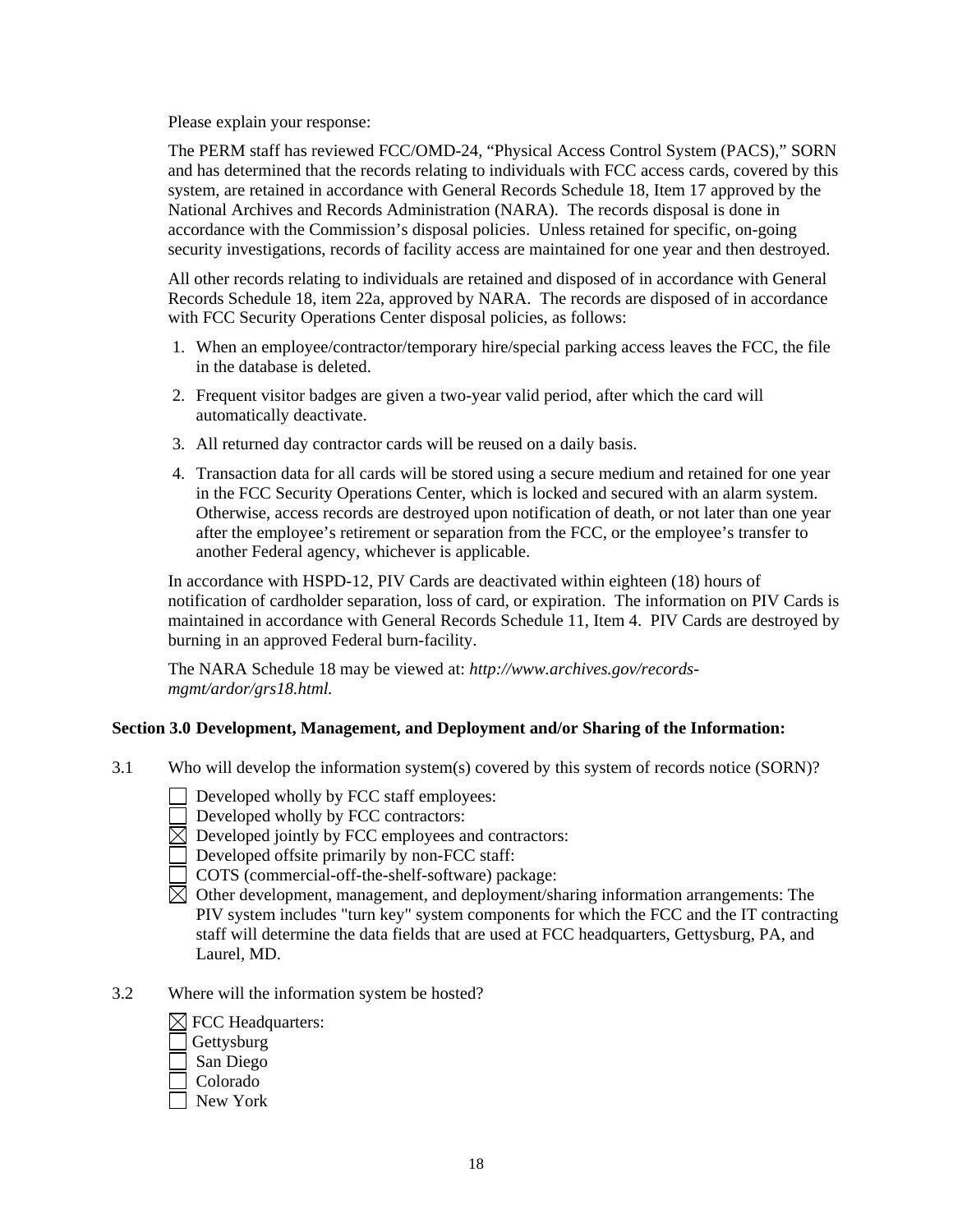Columbia Lab Chicago Other information:

- 3.3 Who will be the primary manager(s) of the information system who will be responsible for assuring access to, proper use of, and protecting the security and integrity of the information? (Check all that apply and provide a brief explanation)
	- $\boxtimes$  FCC staff in this bureau/office exclusively: FCC Security Operations Center staff in the Administrative Operations Division of the Office of the Managing Director (OMD-AO) has responsibility for access and proper use of the information on a "need-to-know" basis.
		- FCC staff in other bureaus/offices:
	- Information system administrator/Information system developers:

Contractors:

- Other information system developers, *etc*:
- 3.4 What are the FCC's policies and procedures that the information system administrators and managers use to determine who gets access to the information in the system's files and/or database(s)?

The information system administrators and managers make a determination about which FCC employees are granted access the information in FCC/OMD-24, "Physical Access Control System (PACS)," SORN on a "need to know" basis, as determined by the job duties and responsibilities of the FCC employee in the FCC's Security Operations Center and/or IT contractor.

- 3.5 How much access will users have to data in the information system(s)?
	- Access to all data:

 $\boxtimes$  Restricted access to data, as determined by the information system manager, administrator, and/or developer: The FCC Security Operations Center staff will determine who is granted access.

Other access policy:

3.6 Based on the Commission policies and procedures, which user group(s) may have access to the information at the FCC:–

(Check all that apply and provide a brief explanation)

- Information system managers:
- $\boxtimes$  Information system administrators: Staff in the FCC's Information Technology Divisions of the Office of the Managing Director (OMD-IT), that includes the IT system administrators– both FCC employees and contractors who manage the IT information systems.
- Information system developers:
- $\boxtimes$  FCC staff in this bureau/office: FCC's Security Operations Center grants access based on a "need to know" basis.
	- FCC staff in other bureaus/offices:
	- FCC staff in other bureaus/offices in FCC field offices:
- $\boxtimes$  Contractors: IT contractors working at the FCC are granted access based on a "need to know" basis.
- Other Federal agencies:
- State and/or local agencies:
- Businesses, institutions, and other groups:
- International agencies:
- Individuals/general public: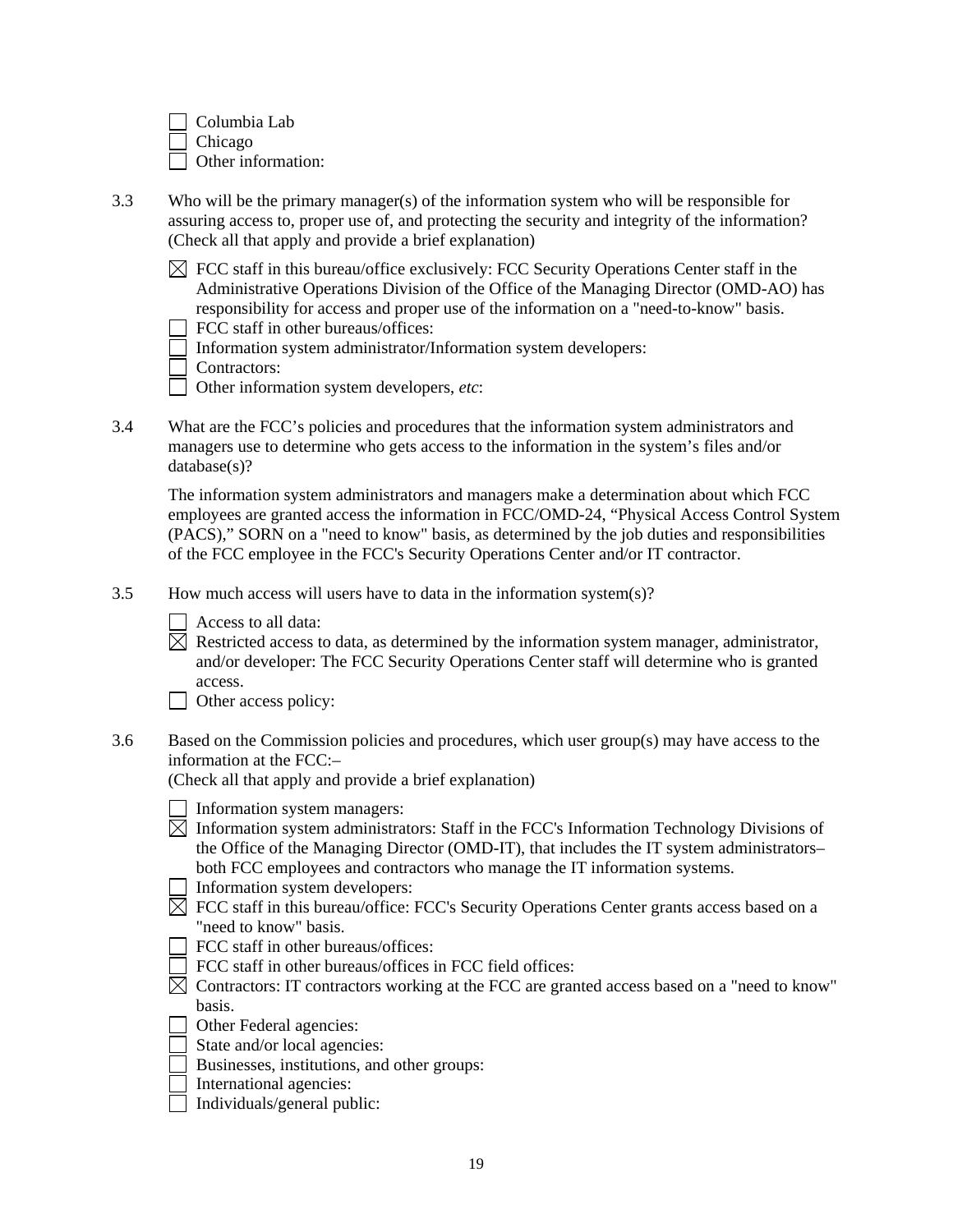Other groups:

3.7 If contractors are part of the staff in the FCC who collect, maintain, and access the information, does the IT supervisory staff ensure that contractors adhere fully to the Privacy Act provisions, as required under subsection (m) of the Privacy Act, as amended, 5 U.S.C. 552a(m)?

 $\boxtimes$  Yes  $\Box$  No

Please explain your response:

The FCC's Security Operations Center supervisory staff provide periodic privacy training to the FCC's employees and IT contractors who manage the information system's computer databases.

3.8 Has the Office of the General Counsel (OGC) signed off on any Section M contract(s) for any contractors who work with the information system covered by this system of records notice (SORN)?

Please explain your response:

The contacts that cover the IT contractors who manage the data in this information system covered by FCC/OMD-24, "Physical Access Control System," SORN include a requirement that they abide by Section M of the Privacy Act, 5 U.S.C. 552a(m).

3.9 Does the information system covered by this system of records noticed (SORN) transmit/share personal information, *e.g.*, personally identifiable information (PII), between the FCC information technology (IT) network(s) and a public or other non-FCC IT network(s), which are not covered by this Privacy Impact Assessment?



Please explain your response:

The electronic data in the information system covered by FCC/OMD-24, "Physical Access Control System (PACS)," SORN are stored in the FCC's computer networks. No data in electronic format are transmitted outside the FCC's computer network system, nor are the paper files shared or otherwise made available for use outside the FCC, except as stated in the Routine Uses.

If there is no information sharing or transmission, please skip to **Section 4.0 Data Quality, Utility, Objectivity, and Integrity Requirements:**

3.10 If the information system covered by this system of records noticed (SORN) transmits/shares personal information between the FCC network and a public or other non-FCC network, which is not covered by this Privacy Impact Assessment, what information is shared/transmitted/disclosed and for what purposes?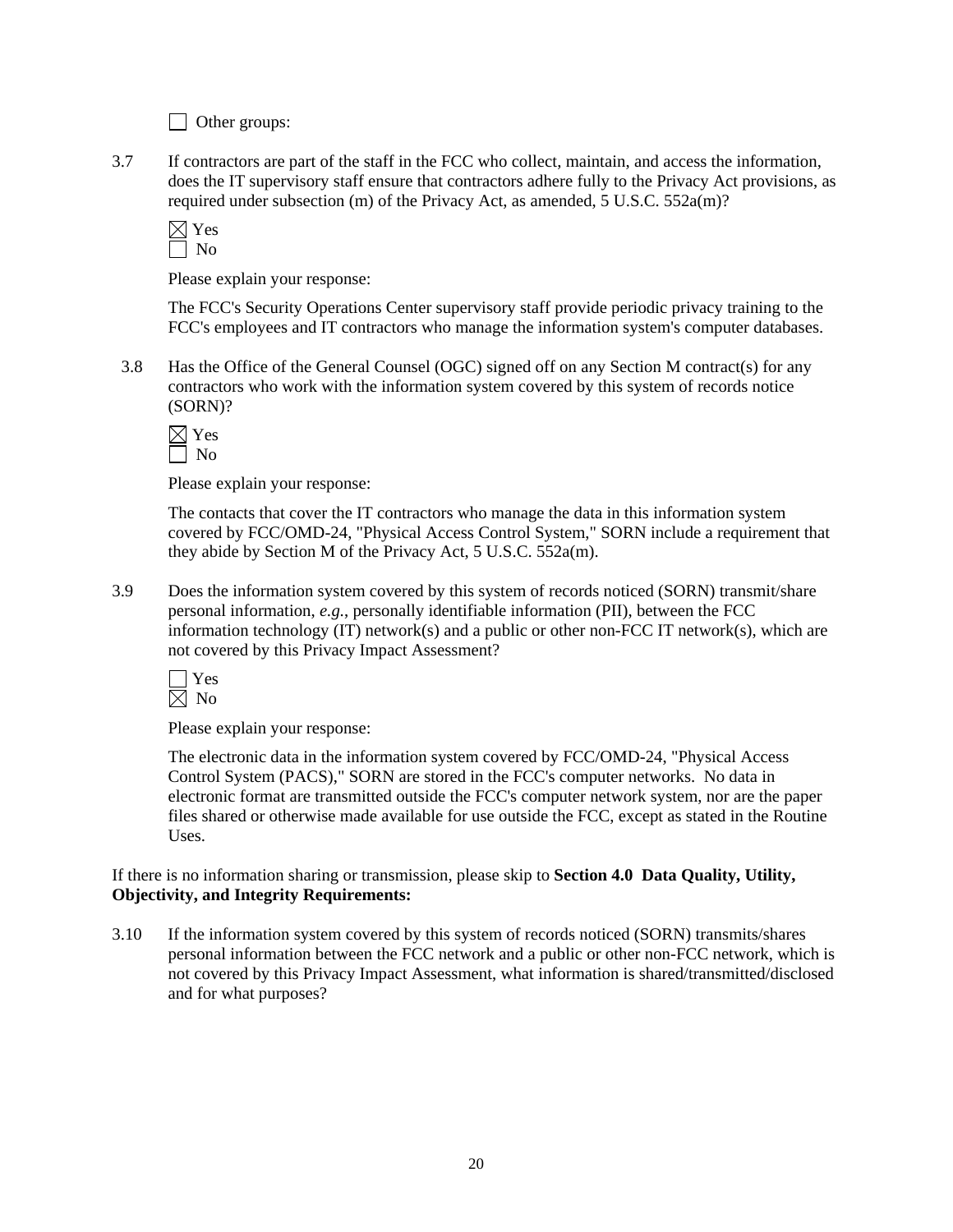- 3.11 If there is such transmission/sharing of personal information, how is the information secured for transmission—what security measures are used to prevent unauthorized access during transmission, *i.e.*, encryption, *etc.*?
- 3.12 If there is sharing or transmission to other information systems, with what other non-FCC organizations, groups, and individuals will the information be shared? (Check all that apply and provide a brief explanation)
	- Other Federal agencies:
	- State, local, or other government agencies:
	- Businesses:
	- Institutions:
	- $\Box$  Individuals:
	- □ Other groups:
- If there is no "matching agreement," *e.g., Memorandum of Understand (MOU), etc*., please skip to **Section 4.0 Data Quality, Utility, Objectivity, and Integrity Requirements:**
- 3.13 What kind of "matching agreement," *e.g.*, *Memorandum of Understanding (MOU)*, *etc.*, as defined by 5 U.S.C. 552a(u) of the Privacy Act, as amended, is there to cover the information sharing and/or transferal with the external organizations?
- 3.14 Is this a new or a renewed matching agreement?
	- New matching agreement
	- Revised matching agreement

Please explain your response:

3.15 Has the matching agreement been reviewed and approved (or renewed) by the FCC's Data Integrity Board, which has administrative oversight for all FCC matching agreements?

Yes

If yes, on what date was the agreement approved:

 $\Box$  No

Please explain your response:

- 3.17 How is the information that is covered by this system of records notice (SORN) transmitted or disclosed with the external organization(s) under the *MOU* or other "matching agreement?"
- 3.18 How is the shared information secured by the recipient under the *MOU*, or other "matching agreement?"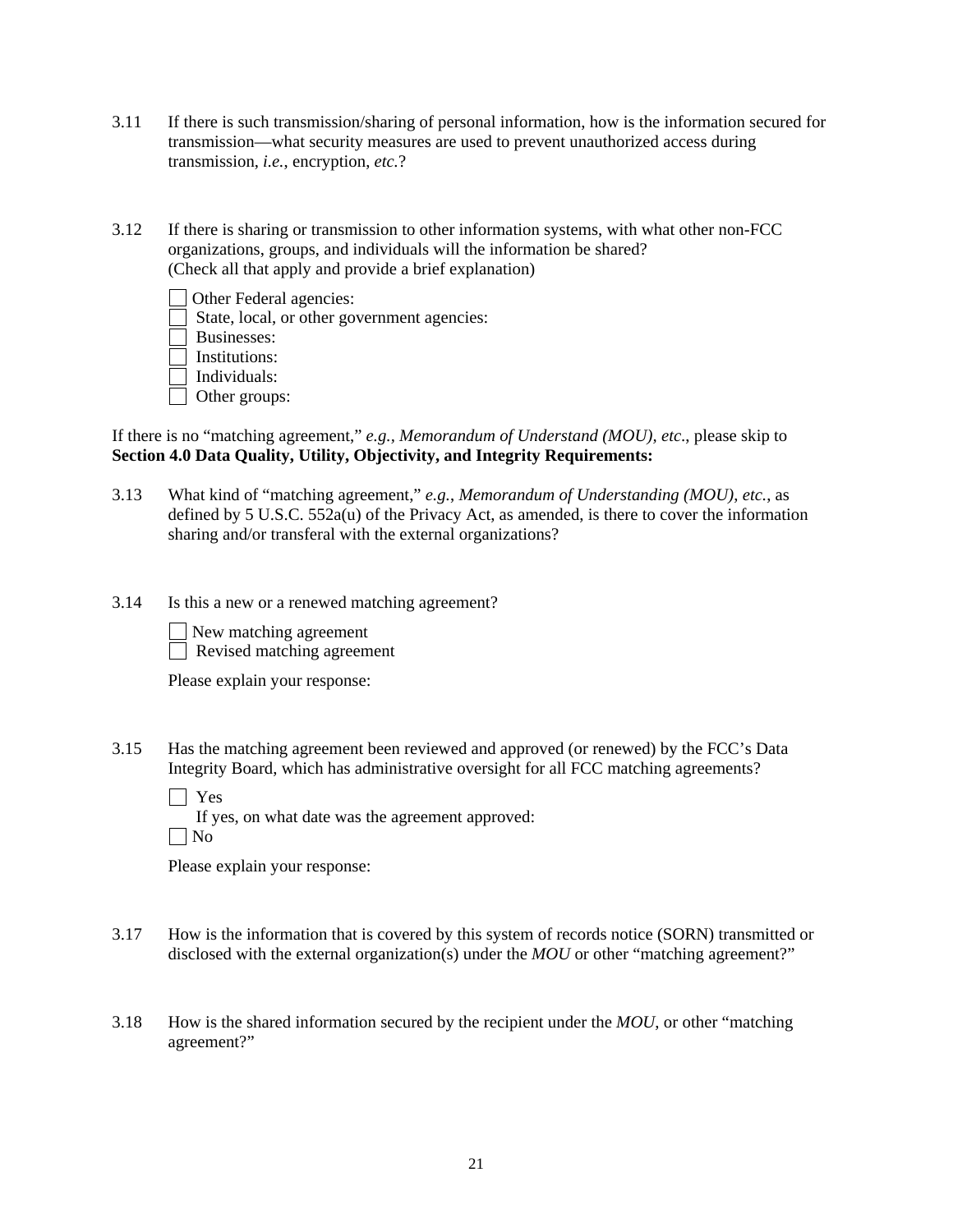#### **Section 4.0 Data Quality, Utility, Objectivity, and Integrity Requirements:**

OMB regulations require Federal agencies to insure that the information/data that they collect and use meets the highest possible level of quality and integrity. It is important, therefore, that the information the Commission's information systems use meets the "benchmark standards" established for the information.

- 4.1 How will the information that is collected from FCC sources, including FCC employees and contractors, be checked for accuracy and adherence to the Data Quality guidelines? (Please check all that apply)
	- $\boxtimes$  Information is processed and maintained only for the purposes for which it is collected.
	- $\boxtimes$  Information is reliable for its intended use(s).
	- $\overline{\boxtimes}$  Information is accurate.
	- $\boxtimes$  Information is complete.
	- $\boxtimes$  Information is current.
	- Not applicable:

Please explain any exceptions or clarifications:

The information that is covered by FCC/OMD-24, "Physical Access Control System (PACS)," SORN and is contained in its paper files and electronic databases includes personal identifiable (background) information (PII) that the FCC is required to gather and maintain as required by Homeland Presidential Directive (HSPD) 12 and OMD Memorandum M-06-06 (February 17, 2006). HSPD-12 also includes regulations to insure that the information that the FCC and other Federal agencies gather and maintain is accurate and adheres to the Data Quality guidelines. The PII covers any individual who requires regular, on-going access to FCC facilities and information technology systems. This includes but is not limited to:

- 1. Current FCC employees and current contractors;
- 2. Frequent visitors, temporary hires, special parking access users, and day contractors;
- 3. Applicants for Federal employment or contract work;
- 4. FCC students, interns, volunteers, affiliates, and individuals formerly in these positions, e.g., retired FCC employees; and
- 5. Non-FCC employees who are authorized to perform or use services in FCC facilities on an on-going basis, *e.g.*, credit union employees, restaurant employees, and building maintenance and cleaning employee.

This system does apply to occasional visitors or short-term guests to whom the FCC will issue temporary identification and credentials, who may include:

- 1. All visitors to FCC, *e.g.*, non-FCC federal employees and contractors, students, interns, volunteers, and affiliates; and
- 2. Individuals authorized to perform or use services provided in FCC facilities on an infrequent basis, *e.g.*, and service and maintenance workers performing cleaning, maintenance, and repair duties in the Commission's buildings and facilities.

If the Data Quality Guidelines do not apply to the information in this information system, please skip to **Section 5.0 Safety and Security Requirements:**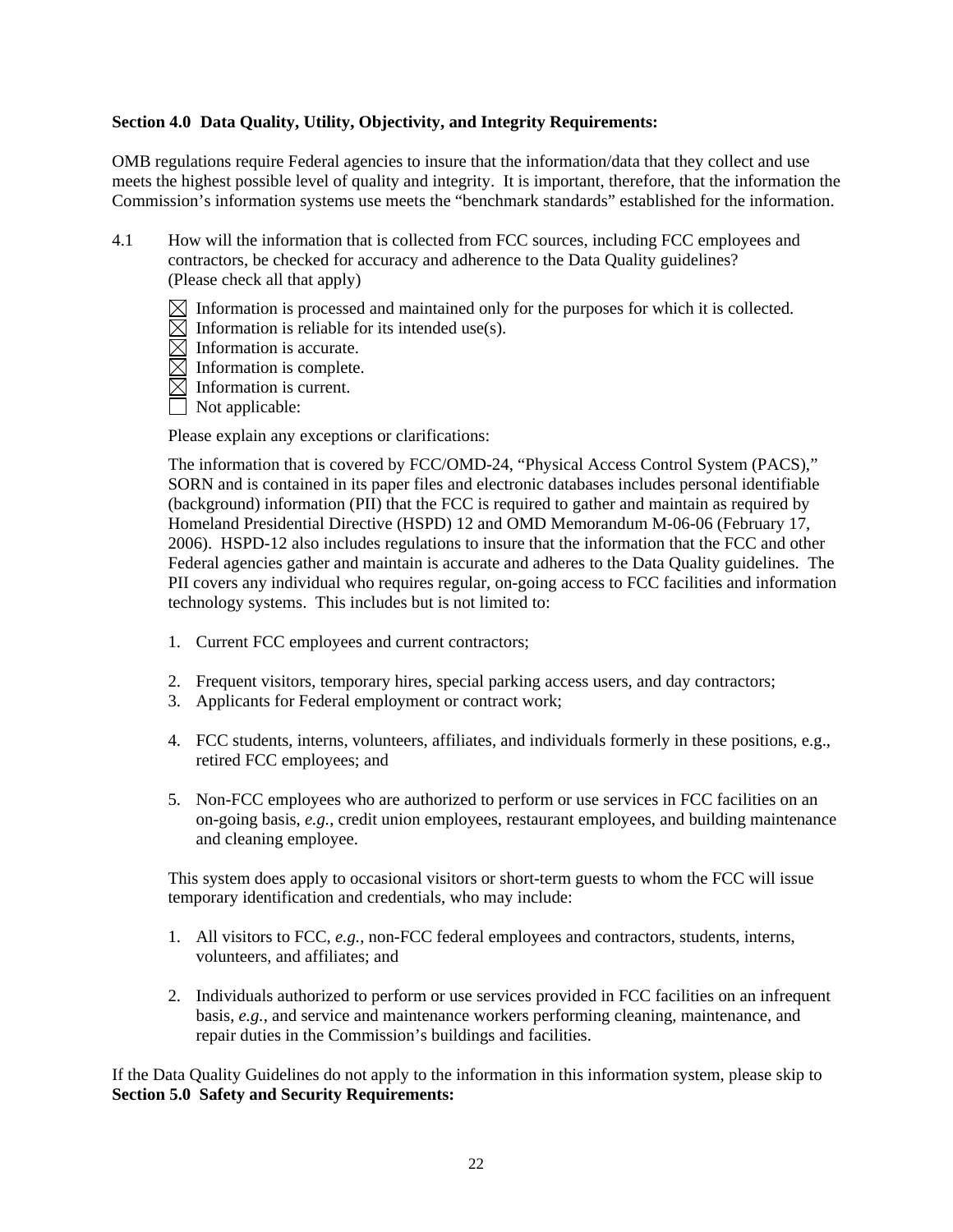- 4.2 Is any information collected from non-FCC sources; if so, how will the information sources be checked for accuracy and adherence to the Data Quality guidelines? (Please check all that apply and provide an explanation)
	- $\boxtimes$  Yes, information is collected from non-FCC sources:
		- $\boxtimes$  Information is processed and maintained only for the purposes for which it is collected:
		- $\bowtie$  Information is reliable for its intended use(s):
		- $\boxtimes$  Information is accurate:
		- $\boxtimes$  Information is complete:
		- $\boxtimes$  Information is current:
	- No information comes from non-FCC sources:

Please explain any exceptions or clarifications:

The information that is covered by FCC/OMD-24, "Physical Access Control System (PACS)," SORN and is contained in its paper files and electronic databases includes personal identifiable (background) information (PII) that the FCC is required to gather and maintain as required by Homeland Presidential Directive (HSPD) 12 and OMD Memorandum M-06-06 (February 17, 2006). HSPD-12 also includes regulations to insure that the information that the FCC and other Federal agencies gather and maintain is accurate and adheres to the Data Quality guidelines. The PII covers any individual who requires regular, on-going access to FCC facilities and information technology systems. This includes but is not limited to:

- 1. Current FCC employees and current contractors;
- 2. Frequent visitors, temporary hires, special parking access users, and day contractors;
- 3. Applicants for Federal employment or contract work;
- 4. FCC students, interns, volunteers, affiliates, and individuals formerly in these positions, e.g., retired FCC employees; and
- 5. Non-FCC employees who are authorized to perform or use services in FCC facilities on an on-going basis, *e.g.*, credit union employees, restaurant employees, and building maintenance and cleaning employee.

This system does apply to occasional visitors or short-term guests to whom the FCC will issue temporary identification and credentials, who may include:

- 1. All visitors to FCC, *e.g.*, non-FCC federal employees and contractors, students, interns, volunteers, and affiliates; and
- 2. Individuals authorized to perform or use services provided in FCC facilities on an infrequent basis, *e.g.*, and service and maintenance workers performing cleaning, maintenance, and repair duties in the Commission's buildings and facilities.

If the information that is covered by this system of records notice (SORN) is not being aggregated or consolidated, please skip to Question 4.5.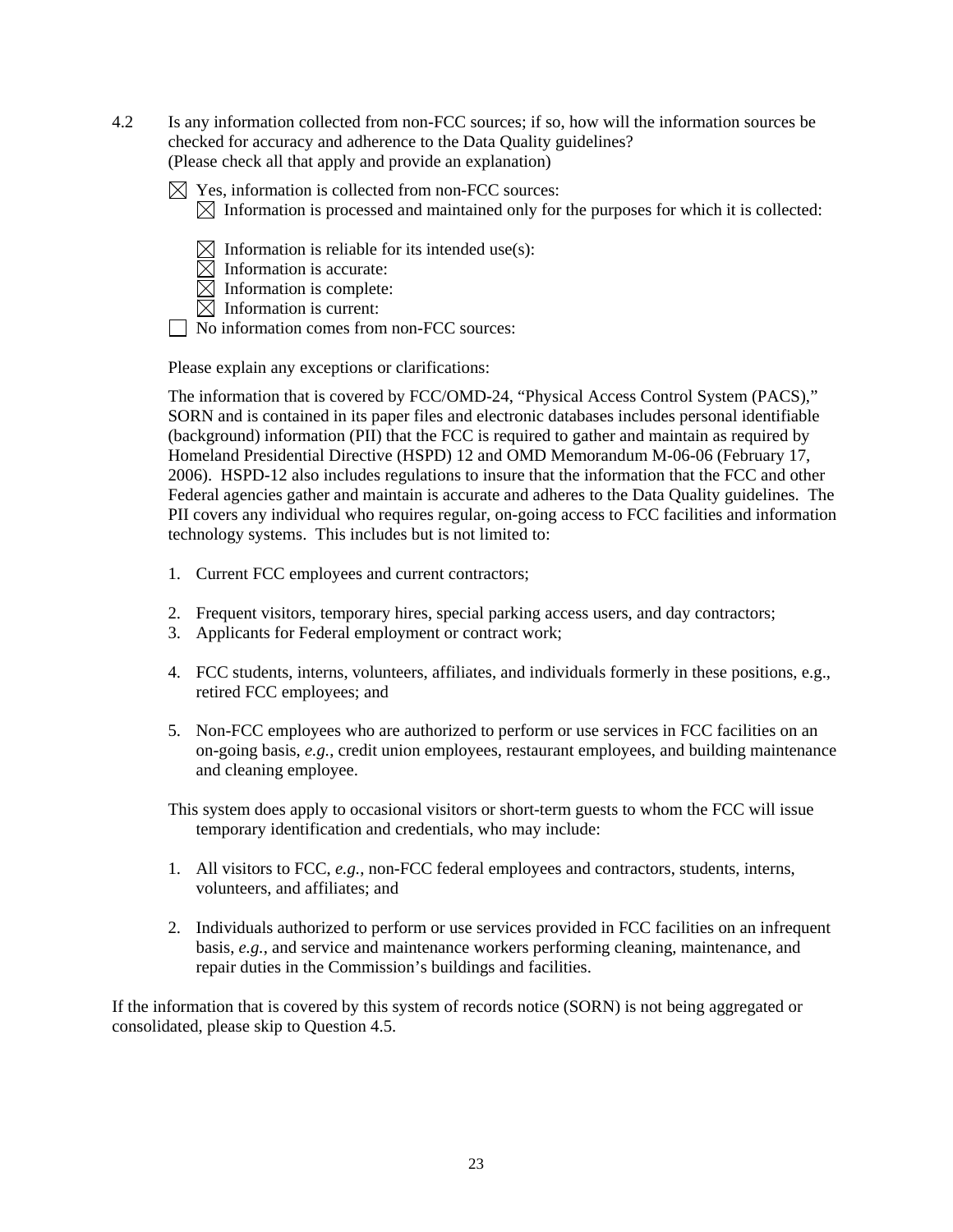4.3 If the information that is covered by this system of records notice (SORN) is being aggregated or consolidated, what controls are in place to insure that the information is relevant, accurate, and complete?

 Homeland Presidential Directive (HSPD) 12 regulations and OMB guidance in Memorandum M-06-06 (February 17, 2006) require the FCC and other Federal agencies to insure that the personally identifiable information (PII) that they gather and maintain on individuals is relevant, accurate, and complete and that it adheres to the Data Quality guidelines in those instances and circumstances when it is aggregated or consolidated by the FCC.

4.4. What policies and procedures do the information system's administrators and managers use to insure that the information adheres to the Data Quality guidelines both when the information is obtained from its sources and when the information is aggregated or consolidated for the use by the bureaus and offices?

 The staff in the FCC's Security Operations Center follow the HSPD-12 regulations and OMB guidance in Memorandum M-06-06 (February 17, 2006) when the PII information, including both paper files and electronic data, in the information system covered by FCC/OMD-24, "Physical Access Control System (PACS)," SOR, is obtained from their sources and when the information is aggregated or consolidated for use by the FCC's bureaus and offices. Such scrupulous compliance insures that the Data Quality guidelines are always met with regards to this PII.

4.5 How often are the policies and procedures checked routinely—what type of annual verification schedule has been established to insure that the information that is covered by this system of records notice adheres to the Data Quality guidelines?

 The FCC's Security Operations Center staff conducts an annual verification to insure that the PII information that is maintained in the information systems, which is covered by FCC/OMD-24, "Physical Access Control System," SORN, adheres to the Data Quality Guidelines.

#### **Section 5.0 Safety and Security Requirements:**

- 5.1 How are the records/information/data in the information system covered by this system of records notice (SORN) stored and maintained?
	- $\boxtimes$  IT database management system (DBMS)
	- Storage media including diskettes, CDs, CD-ROMs, *etc*.
	- Electronic tape
	- $\boxtimes$  Paper files
	- $\Box$  Other:
- 5.2 Is the information collected, stored, analyzed, or maintained by this information system available in another form or from another source (other than a "matching agreement" or *MOU*, as noted above)?

| ĸ<br>٣ |
|--------|
|        |

Please explain your response:

The FCC is part of the General Services Administration's "shared services agreement" consortium of small Federal agencies.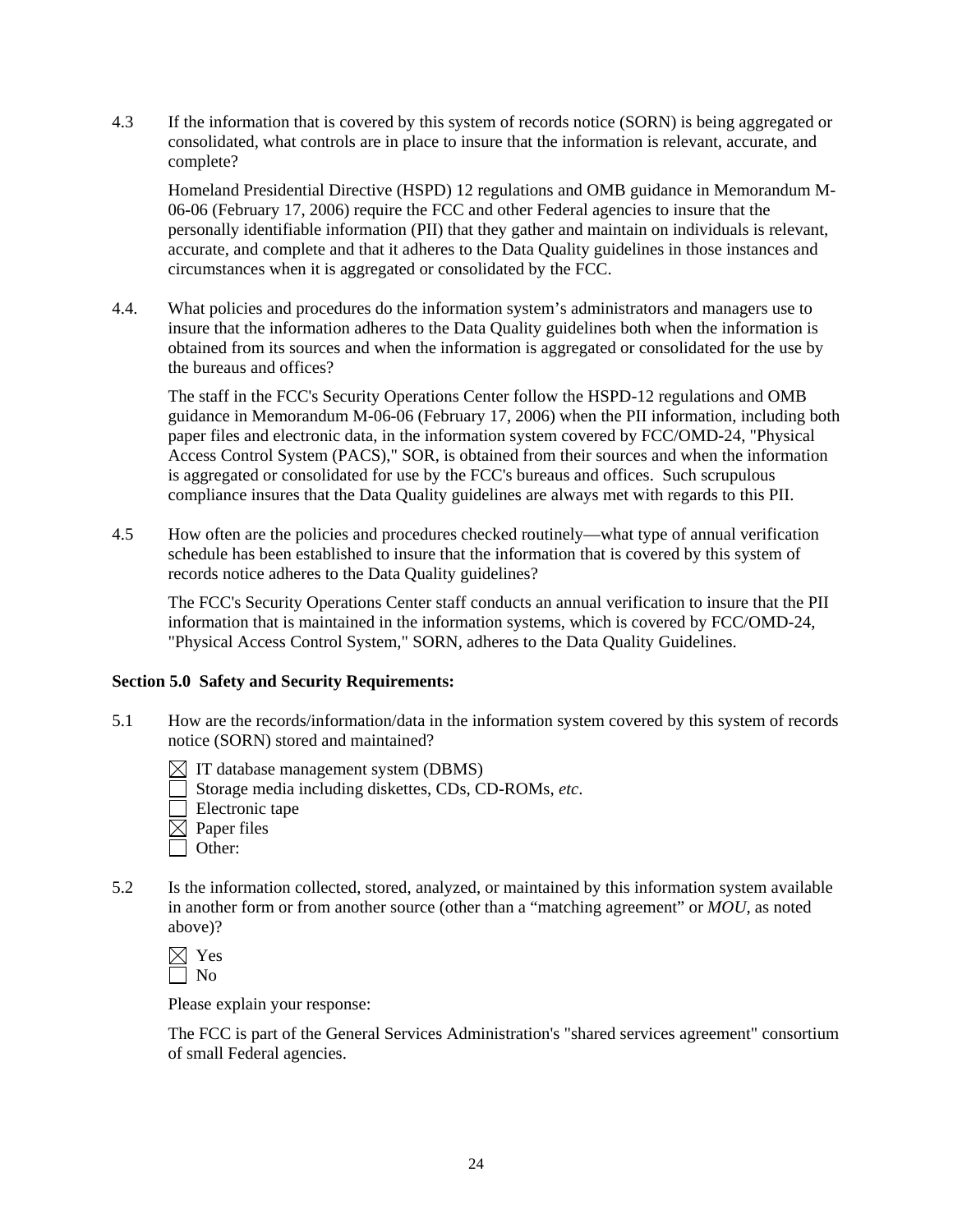5.3 Is the information system covered by this system of records notice (SORN) part of another FCC information system that collects personally identifiable information (PII)?

Please explain your response:

The paper files and electronic data in this information system are covered by FCC/OMD-24, "Physical Access Control System (PACS)," SORN.

If this information system is not part of another FCC information system, please skip to Question 5.7.

5.4 If the information system (under review here) has personally identifiable information (PII) and is part of another FCC information system, is there a transfer of records/data/information between these two FCC information system(s)?

Please explain your response:

There is not information transferred between the Physical Access Control System (PACS) and other FCC information systems in the FCC information technology network.

5.5 If the information system's personally identifiable information (PII) is part of another FCC information system, does the information system have processes and/or applications that are part of those from the other FCC information systems?

Please explain your response:

The Physical Access Control System (PACS) does not interact with other FCC information systems in the FCC's information technology network.

5.6 If either or both such situations, as noted in Questions 5.4 and 5.5 exist, what security controls are there to protect the PII information and to prevent unauthorized access?

 $\boxtimes$  Not applicable.

Please explain your response:

5.7 Would the unavailability of this information system prevent the timely performance of FCC operations?

| ٣ |
|---|
|   |

Please explain your response:

The information covered by FCC/OMD-24, "Physical Access Control System (PACS)," SORN is required under HSPD-12 and OMB guidelines in Memorandum M-06-06. Without the ability to gather, to analyze, and to maintain this personally identifiable information (PII), the FCC could not determine the background of the individuals to whom it grants access to its buildings, facilities, and information technology services, *e.g.*, that the FCC needs the ability to insure that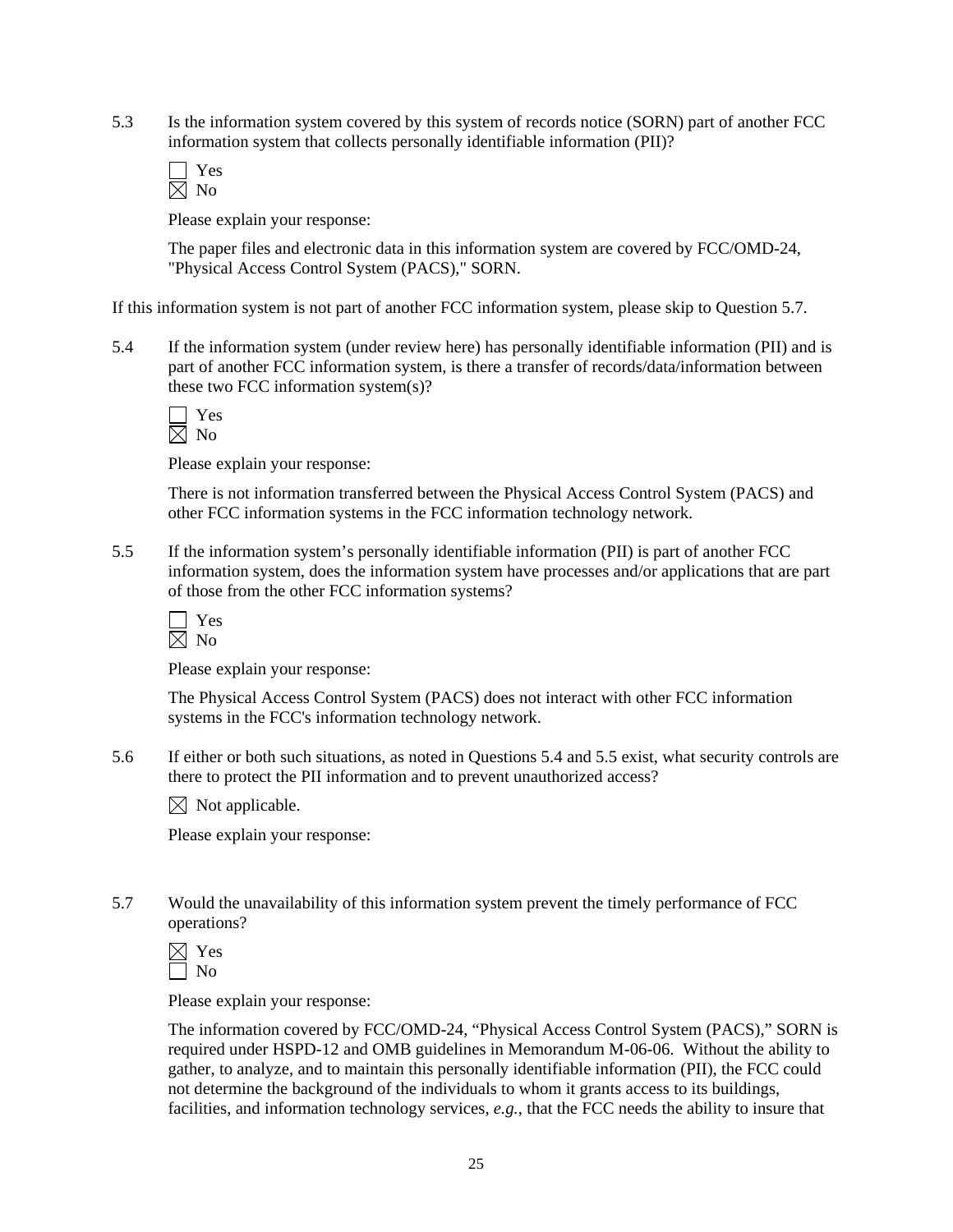those who are hired as Federal employees, contractors who work at the FCC, and others who are authorized to gain access to and/or to perform or to use services provided in FCC facilities, and those who require regular on-going access to FCC and other Federal facilities, information technology, *etc*., those who are temporary or short-term employees, *i.e.*, instructors, consultants, and visitor, and those who are or were involved in Federal programs such as students and interns, *etc.*, meet the necessary security clearances for access to these FCC and other Federal buildings, facilities, and services.

5.8 Will the information system include an externally facing information system or portal such as an Internet accessible web application at www.fcc.gov that allows customers/users to access development, production, or internal FCC networks, and which may pose potential risks to the information's security?

 Yes  $\overline{\boxtimes}$  No

Please explain your response:

The FCC's employment application process includes an externally facing information portal at www.fcc.gov through which applicants for FCC job openings may submit their Federal employment application form(s) and accompanying documentation.

5.9 Is the information is collected via www.fcc.gov or other URL from the individuals, how does the information system notify users about the Privacy Notice; if not applicable, please skip to Question 5.12:

 $\boxtimes$  Link to the FCC's privacy policies for all users:

- Privacy notice displayed on the webpage:
- $\boxtimes$  Privacy notice printed at the form or document: Federal job applications and related forms, *etc.*
- Website uses another method to alert users to the Privacy Act Notice, as follows:

If there is no link or notice, why not:

- 5.10 If a privacy notice is displayed, which of the following are included?
	- $\boxtimes$  Proximity and timing—the privacy notice is provided at the time and point of data collection.
	- $\boxtimes$  Purpose—describes the principal purpose(s) for which the information will be used.
	- $\overline{\boxtimes}$  Authority—specifies the legal authority that allows the information to be collected.
	- $\boxtimes$  Conditions—specifies whether providing the information is voluntary, and the effects, if any, of not providing it.
	- $\boxtimes$  Disclosures—specifies the routine use(s) that may be made of the information.
	- $\Box$  Not applicable, as information will not be collected in any other way.

Please explain your response:

5.11 Will the information system include another customer-facing web site not on www.fcc.gov?

| ۳ |
|---|
|   |

Please explain your response: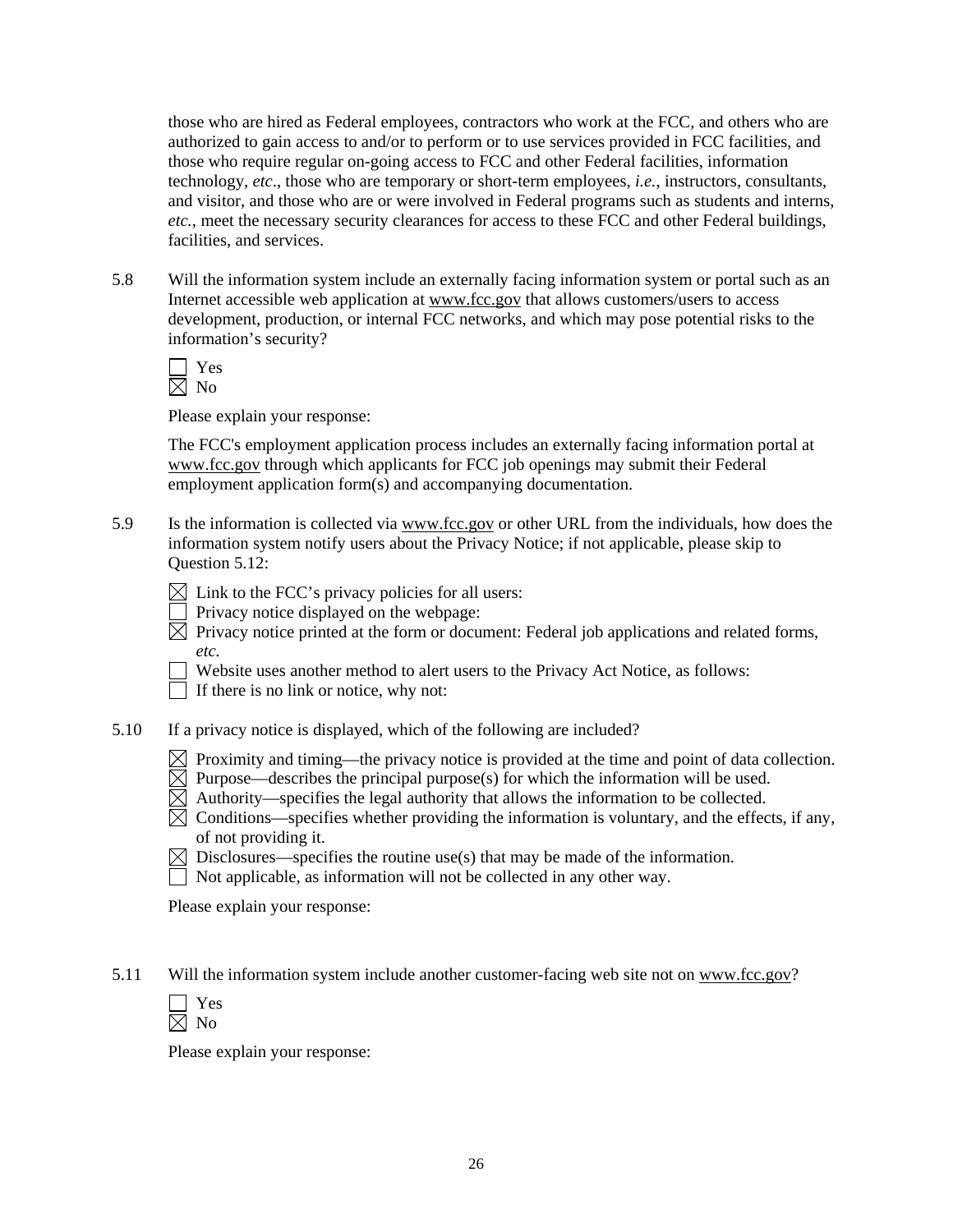5.12 If the information system has a customer-facing web site via the FCC Intranet for FCC employees and contractors working at the FCC, does this web site(s) have a Privacy Act Notice and how is it displayed? If not applicable, please skip to Question 5.14.

| Yes            |                                                                        |
|----------------|------------------------------------------------------------------------|
|                | $\Box$ Notice is displayed prominently on this FCC Intranet website:   |
|                | $\Box$ Link is provided to a general FCC Privacy Notice for all users: |
|                | $\Box$ Privacy Notice is printed at the end of the form or document:   |
|                | Website uses another method to alert users to the Privacy Act Notice:  |
| N <sub>0</sub> |                                                                        |

If there is no Privacy Act Notice, please explain why not:

5.13 If a privacy notice is displayed, which of the following information is included?

| $\perp$ Proximity and timing—the privacy notice is provided at the time and point of data collection. |  |  |  |  |  |  |  |
|-------------------------------------------------------------------------------------------------------|--|--|--|--|--|--|--|
|                                                                                                       |  |  |  |  |  |  |  |

- Purpose—describes the principal purpose(s) for which the information will be used.
- Authority—specifies the legal authority that allows the information to be collected.
- $\Box$  Conditions—specifies if providing the information is voluntary, and the effects, if any, of not providing it.
- Disclosures—specifies the routine use(s) that may be made of the information.
- $\Box$  Not applicable, as information will not be collected in any other way.

Please explain your response:

| 5.14 | If information is collected from the individual by fax, e-mail, FCC form(s), or regular mail, how |
|------|---------------------------------------------------------------------------------------------------|
|      | is the privacy notice provided; if not applicable, please skip to Question 5.16?                  |

- $\boxtimes$  Privacy notice is on the document, *e.g.*, FCC form, *etc.*: FCC Form A-600, FCC Frequent Visitor Badge Form, FCC Employee Identification Badge Form, FCC Contractor Identification Badge Form, and FCC Visitors Sign-in Sheet.
- $\Box$  Privacy notice displayed on the webpage where the document is located:
- Statement on the document notifies the recipient that they may read the FCC Privacy Notice at http://www.fcc.gov/fccprivacypolicy.html.
- $\Box$  Website or FCC document uses other method(s) to alert users to the Privacy Act Notice:
- $\Box$  Privacy notice is provided via a recorded message or given verbally by the FCC staff handling telephone calls:
- $\boxtimes$  No link or notice, please explain why not: The FCC gathers the personal contact information from the participating organizations, *i.e.*, Federal agencies, as required under HSPD-12 and OMB guidance in Memorandum M-06-06.
- $\Box$  Not applicable, as personally identifiable information (PII) will not be collected.
- 5.15 If a privacy notice is displayed, which of the following information is included?
	- $\boxtimes$  Proximity and timing—the privacy notice is provided at the time and point of data collection.
	- $\boxtimes$  Purpose—describes the principal purpose(s) for which the information will be used.
	- $\boxtimes$  Authority—specifies the legal authority that allows the information to be collected.
	- $\boxtimes$  Conditions—specifies if providing the information is voluntary, and the effects, if any, of not providing it.
	- $\boxtimes$  Disclosures—specifies the routine use(s) that may be made of the information.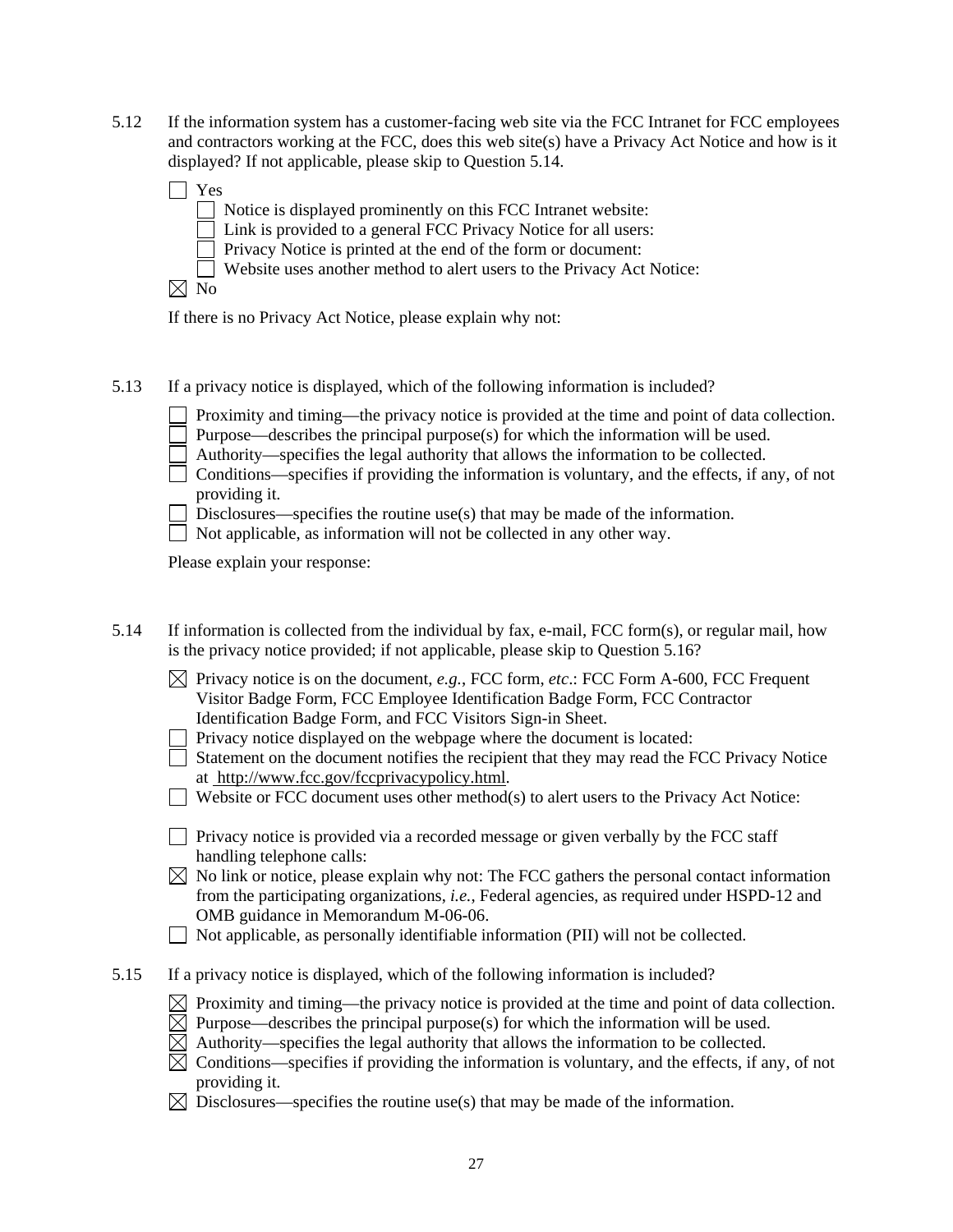Not applicable, as information will not be collected in any other way.

Please explain your response:

If there is no access to the information system from outside the FCC via www.FCC.gov or other URL, please skip to Question 5.17.

 5.16 If consumers may access the information and/or the information system on-line via www.FCC.gov, does it identify ages or is it directed to people under 13 years old?

Please explain your response:

Individuals applying for employment at the FCC via www.FCC.gov would be older than 13 years of age.

5.17 Will the FCC use the newly obtained information or revised information found in the information system covered by the existing system of records notice (SORN) to make a determination about the individual?

Please explain your response:

The HSPD-12 regulations and OMB guidance in Memorandum M-06-06 (February 17, 2006) require the FCC's Security Operations Center to use the personally identifiable information (PII) in this information system, including data obtained from paper files and electronic records data, for the following reasons:

- 1. To ensure the safety and security of FCC facilities, systems, and information, FCC employees, contractors, interns, guests, and frequent visitors;
- 2. To verify that all people entering the FCC facilities, using FCC and Federal information resources (or accessing classified information), are authorized to do so;
- 3. To track and control FCC badges (PIV cards) issued to individuals entering and exiting these facilities, using FCC systems, or accessing classified information; and
- 4. To provide a method by which the FCC may ascertain the times each person was in these facilities.

All the uses of the information, as enumerated above, that are collected from both FCC and non-FCC sources and are maintained by this information system are covered by FCC/OMD-24, "Physical Access Control System (PACS)," SORN.

5.18 Do individuals have the right to decline to provide personally identifiable information (PII)?

Please explain your response:

Individuals may not decline to provide the personally identifiable information (PII), which the FCC collects as part of its responsibilities under HSPD-12, OMB guidance in Memorandum M-06-06 (February 17, 2006), and other Federal employment regulations, *e.g.,* OPM requirements.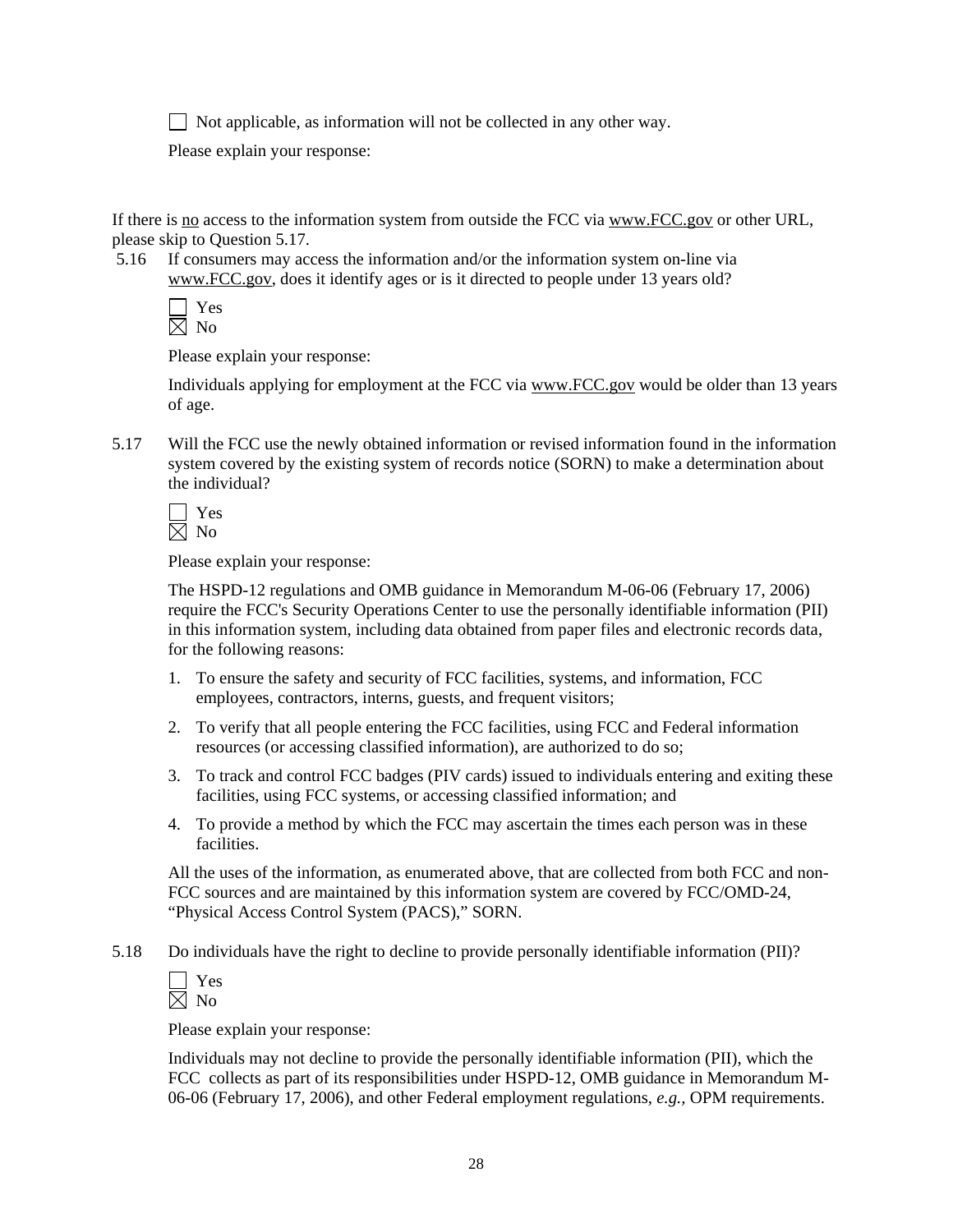Failure to comply with these requirements is likely to terminate the job application process or prevent the individual from gaining access to the FCC and other Federal buildings, facilities, and services.

5.19 Do individuals have the right to consent to particular uses of their personal information?

Please explain your response:

Individuals do not have the right to consent to particular uses of their personally identifiable information (PII), which the FCC will collects as part of its responsibilities under HSPD-12, OMD guidance in Memorandum M-06-06, and other Federal employment regulations. By signing the employment or background review document, the individual gives his/her consent. Failure to consent is likely to terminate any job application process or prevent the individual from gaining access to the FCC's buildings, facilities, and services.

If individuals do not have the right to consent to the use of their information, please skip to Question 5.23.

- 5.20 If individuals have the right to consent to the use of their personal information, how does the individual exercise this right?
- 5.21 What processes are used to notify and to obtain consent from the individuals whose personal information is being collected?
- 5.22 What kinds of report(s) can the information system and/or the information be used to produce on the individuals whose PII data are in the information system covered by the system of records notice (SORN)?

 The FCC uses the information, including that obtained from paper files and electronic records, and which is covered by FCC/OMD-24, "Physical Access Control System (PACS)," SORN to determine whether an individual should be granted access to FCC and other Federal buildings, facilities, and information technology services, *etc*.

- 5.23 What safeguards and security measures, including physical and technical access controls, are in place to secure the information and to minimize unauthorized access, use, or dissemination of the information that is stored and maintained in the information system? (Check all that apply)
	- $\boxtimes$  Account name
	- $\boxtimes$  Passwords
		- Accounts are locked after a set period of inactivity
		- $\boxtimes$  Passwords have security features to prevent unauthorized disclosure, *e.g.*, "hacking"
		- Accounts are locked after a set number of incorrect attempts
		- One time password token
		- Other security features:
	- $\boxtimes$  Firewall
		- Virtual private network (VPN)
		- Data encryption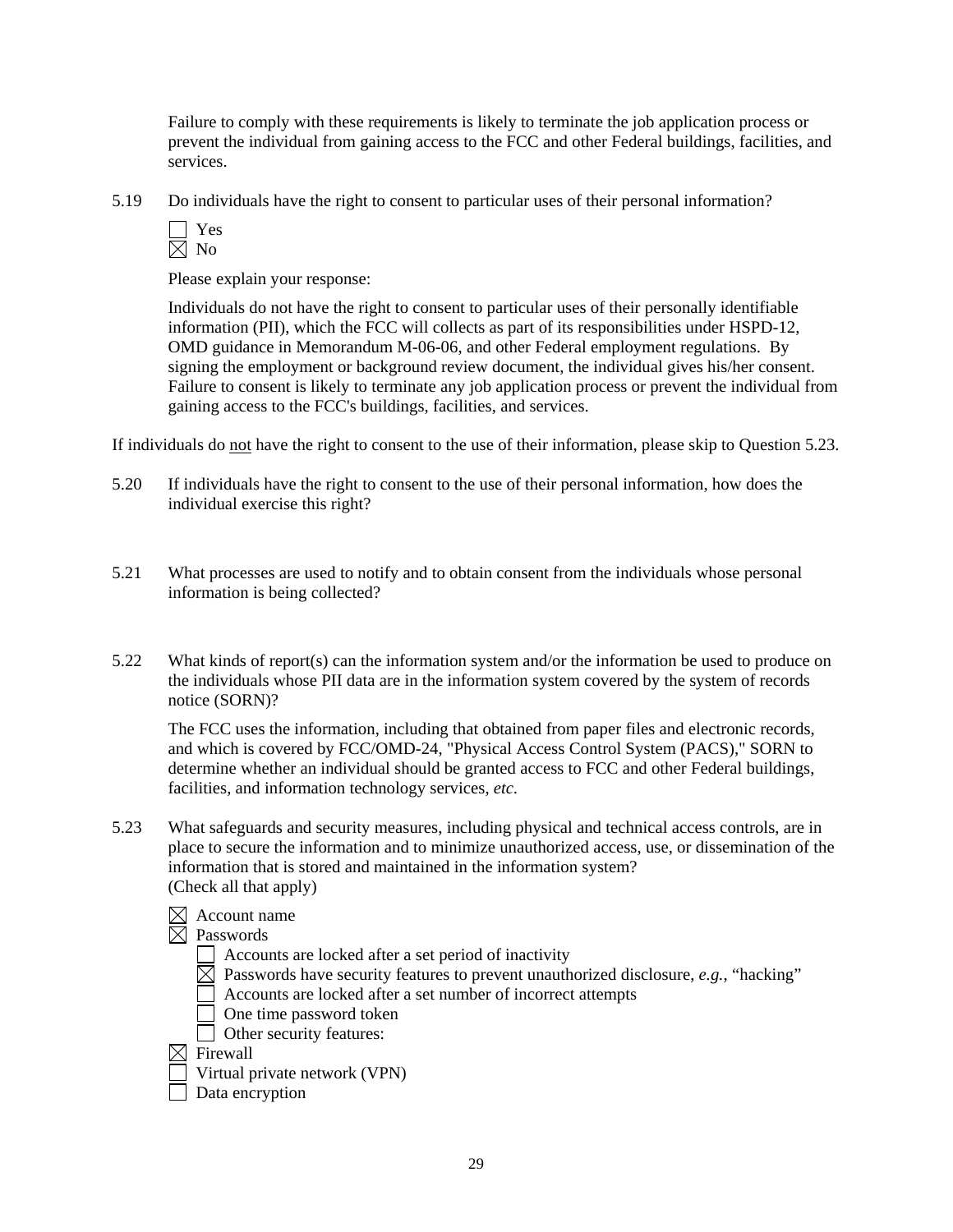- $\boxtimes$  Intrusion detection application (IDS)
- $\boxtimes$  Common access cards (CAC)
- Smart cards
- $\overline{\boxtimes}$  Biometrics: FCC ID Badge has wearer's photograph.
- Public key infrastructure (PKI)
- $\boxtimes$  Locked file cabinets or fireproof safes
- $\boxtimes$  Locked rooms, with restricted access when not in use
- Locked rooms, without restricted access
- Documents physically marked as "sensitive"
- Guards
	- $\boxtimes$  Identification badges
	- $\boxtimes$  Key cards
	- $\boxtimes$  Cipher locks
	- $\overline{\boxtimes}$  Closed circuit TV (CCTV)
	- Other:
- 5.24 Please explain what staff security training and other measures are in place to assure that the security and privacy safeguards are maintained adequately?

 All FCC employees and contractors who work with the information system covered by FCC/OMD-24, "Physical Access Control System (PACS)," SORN are required to complete privacy training. In addition the Security Operations Center (SOC) staff emphasizes to those with access that this information is not to be shared or disclosed without prior authorization.

- 5.25 How often are security controls reviewed?
	- $\boxtimes$  Six months or less: The FCC's Security Operations Center staff reviews the security controls on a daily basis.
		- One year
		- Two years
		- Three years
		- Four years
		- Five years
		- Other:
- 5.26 How often are personnel (information system administrators, users, information system/information system developers, contractors, *etc*.) who use the information system trained and made aware of their responsibilities for protecting the information?

| There is no training |  |
|----------------------|--|
|----------------------|--|

- $\boxtimes$  One year: The FCC's Security Operations Center conducts privacy training for its staff on an annual basis, in addition to any Commission-wide training that is required for FCC employees and contractors.
	- Two years
	- Three years
- Four years
- Five years
- $\boxtimes$  Other: The FCC has also inaugerated a Commission-wide privacy training program, and all employees and contractors were required to complete the privacy training course in September 2006.

If privacy training is provided, please skip to Question 5.28.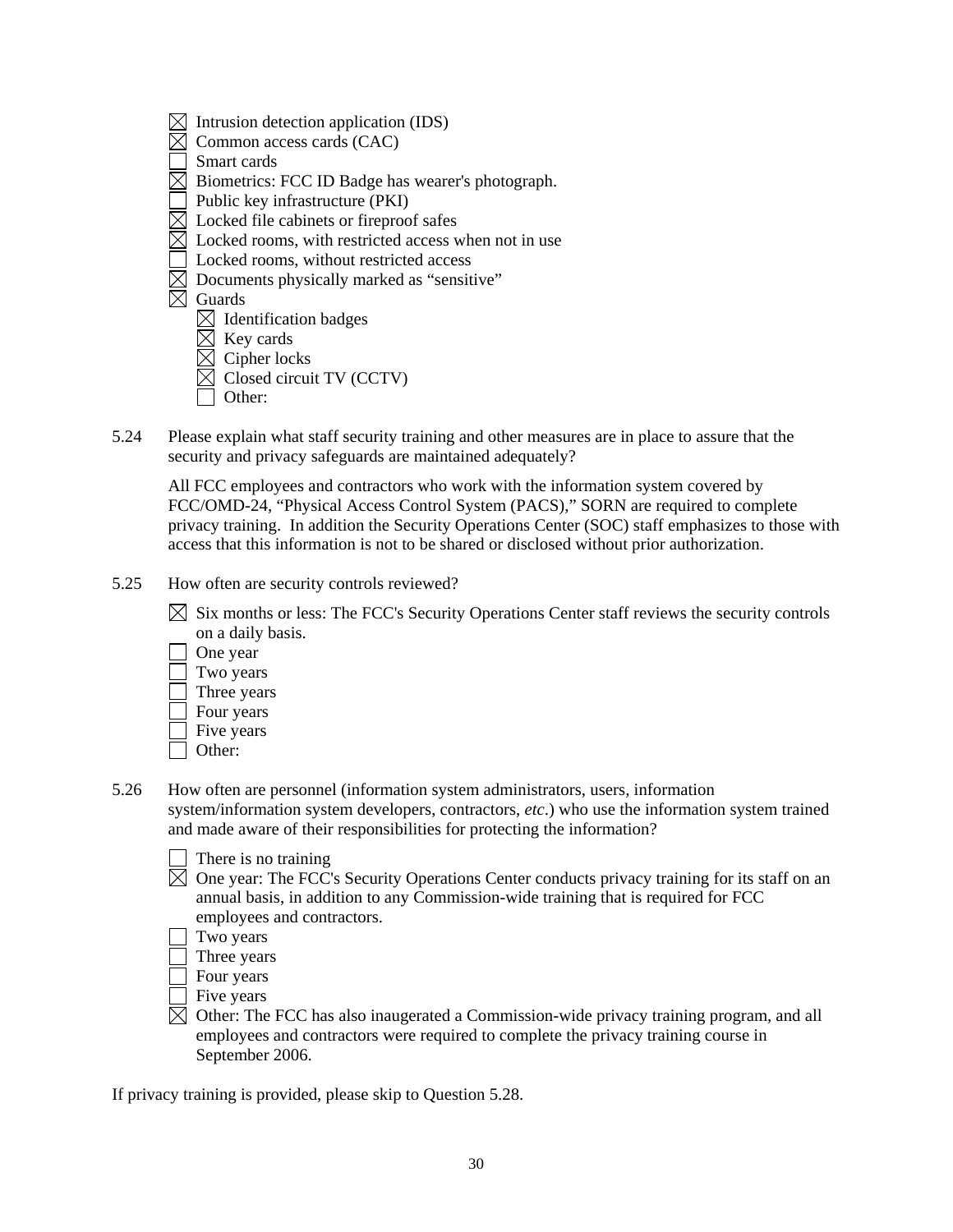- 5.27 What are the safeguards to insure that there are few opportunities for disclosure, unavailability, modification, and/or damage to the information system covered by this system of records notice (SORN), and/or prevention of timely performance of FCC operations if operational training is not provided?
- 5.28 How often must staff be "re-certified" that they understand the risks when working with personally identifiable information (PII)?
	- $\boxtimes$  Less than one year: The FCC's Security Operations Center reviews security controls on a daily basis.

|  | One vear |
|--|----------|
|--|----------|

Three or more years

 $\Box$  Other re-certification procedures:

5.29 Do the Commission's training and security requirements for this information system that is covered by this system of records notice (SORN) conform to the requirements of the Federal Information Security Management Act (FISMA)?

Please explain your response:

The FCC/OMD-24, "Physical Access Control System (PACS)," SORN and all its procedures covering the personally identifiable information (PII) conform to FISMA requirements, as required by HSPD-12 and OMB regulations in Memorandum M-06-06 (February 17, 2006).

If the Privacy Threshold Assessment was completed recently as part of the information system's evaluation, please skip to Question 5.34.

5.30 What is the potential impact on individuals on whom the information is maintained in the information system(s) if unauthorized disclosure or misuse of information occurs? (check one)



 $\Box$  Results in little or no harm, embarrassment, inconvenience, or unfairness to the individual. Results in moderate harm, embarrassment, inconvenience, or unfairness to the individual.  $\boxtimes$  Results in significant harm, embarrassment, inconvenient, or unfairness to the individual.

Please explain your response:

The HSPD-12 regulations and OMB guidance in Memorandum M-06-06 (February 17, 2006) require, at a minimum, that the FCC's Security Operations Center staff must conduct a background investigation and evaluation on all individuals who are granted access to the FCC's buildings, facilities, and information technology systems. Individuals who are granted higher level of access or are required to pass security clearance must undergo more extensive background investigations. Consequently, the personally identifiable information (PII) that this information system collects, maintains, and uses, and which is covered by FCC/OMD-24, "Physical Access Control System (PACS)," SORN is quite extensive, *e.g.*, includes a comprehensive collection of PII on the individual*.* Unauthorized disclosure or misuse of the PII could subject individuals to identity theft and other significant harm, embarrassment, inconvenience, or unfairness. Unauthorized disclosure could also endanger and/or compromised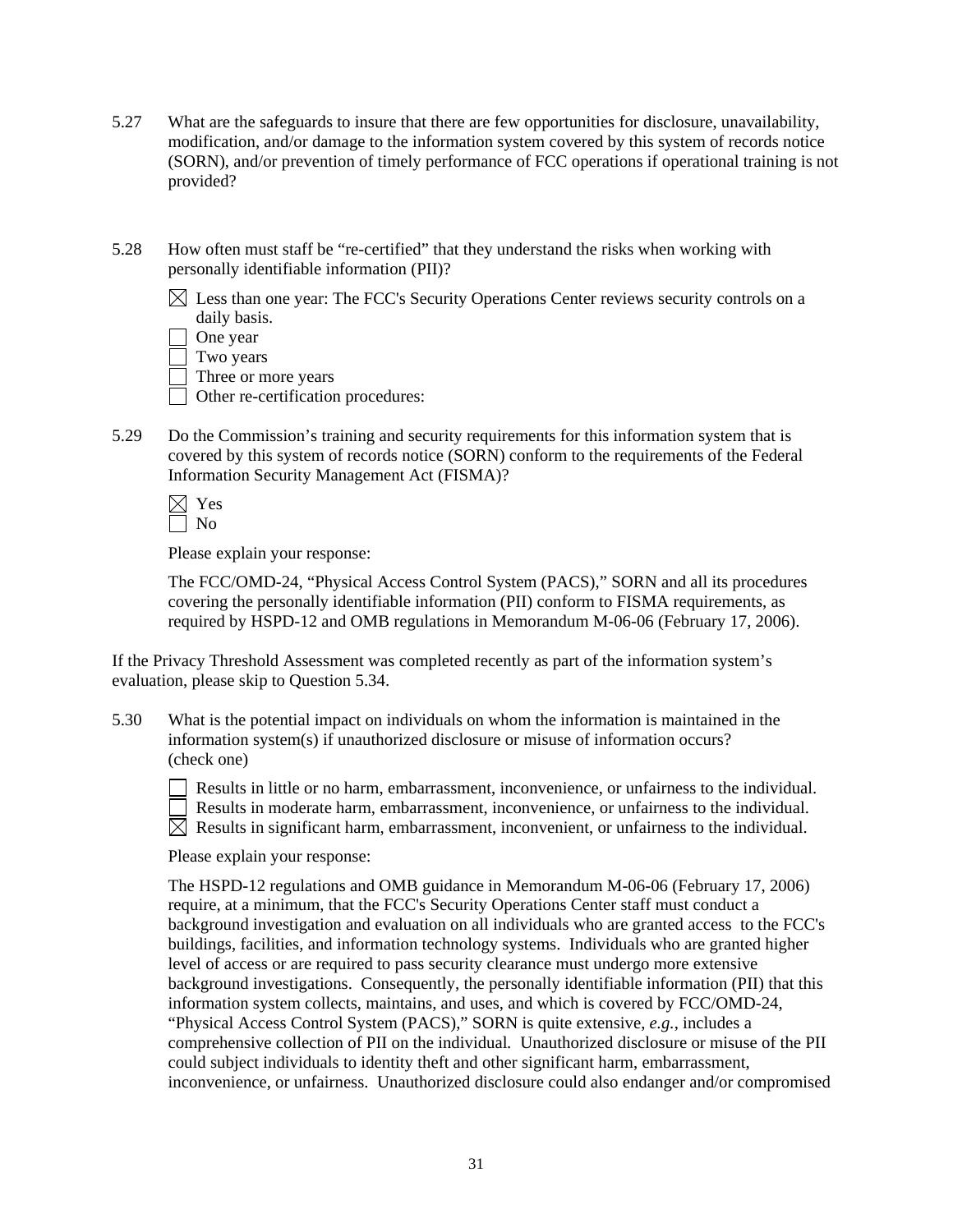the security of Federal employees and contractors in other Federal buildings and facilities as well as the buildings, facilities, and information technology services.

5.31 Is the impact level for the information system(s) covered by this system of records notice (SORN) consistent with the guidelines as determined by the FIPS 199 assessment?



Please explain your response:

Data in this information system, including paper files and electronic records, which is covered by FCC/OMD-24, "Physical Access Control System (PACS)," SORN, are required under HSPD-12 regulations and OMB guidance in Memorandum M-06-06 (February 17, 2006). The HSPD-12 regulations and OMB guidance are subject to the FIPS 199 assessment guidelines.

5.32 Has a "Certification and Accreditation" (C&A) been completed for the information system(s) covered this system of records notice (SORN)?

 $\boxtimes$  Yes No

If yes, please explain your response and give the C&A completion date:

Data in this information system, including paper files and electronic records, which is covered by FCC/OMD-24, "Physical Access Control System (PACS)," SORN, are required under HSPD-12 regulations and OMB guidance in Memorandum M-06-06 (February 17, 2006). The C&A was completed in July 2008.

- 5.33 Has the Chief Information Officer (CIO) and/or the Chief Security Officer (CSO) designated this information system as requiring one or more of the following:
	- $\boxtimes$  Independent risk assessment: Required by HSPD-12 regulations and OMB Memorandum M-06-06 (February 17, 2006).
	- $\boxtimes$  Independent security test and evaluation: Required by HSPD-12 regulations and OMB Memorandum M-06-06 (February 17, 2006).
	- Other risk assessment and/or security testing procedures, *etc.*:

 $\Box$  Not applicable:

5.34 Is the system using technology in ways that the Commission has not done so previously, *i.e*., Smart Cards, Caller-ID, *etc*?

Please explain your response:

The HSPD-12 regulations and OMB Memorandum M-06-06 (February 17, 2006) require the FCC and other Federal agencies to implement PACS technology, *e.g.* ID badge system, *etc*., to assure that their buildings, facilities, and information technology systems are secure and accessible only to those individuals who have been granted the appropriate access level, based on the PII that the individuals have provided to the FCC and following the FCC's Security Operations Center's evaluation and analysis. This PII is covered under FCC/OMD-24, "Physical Access Control System (PACS)," SORN.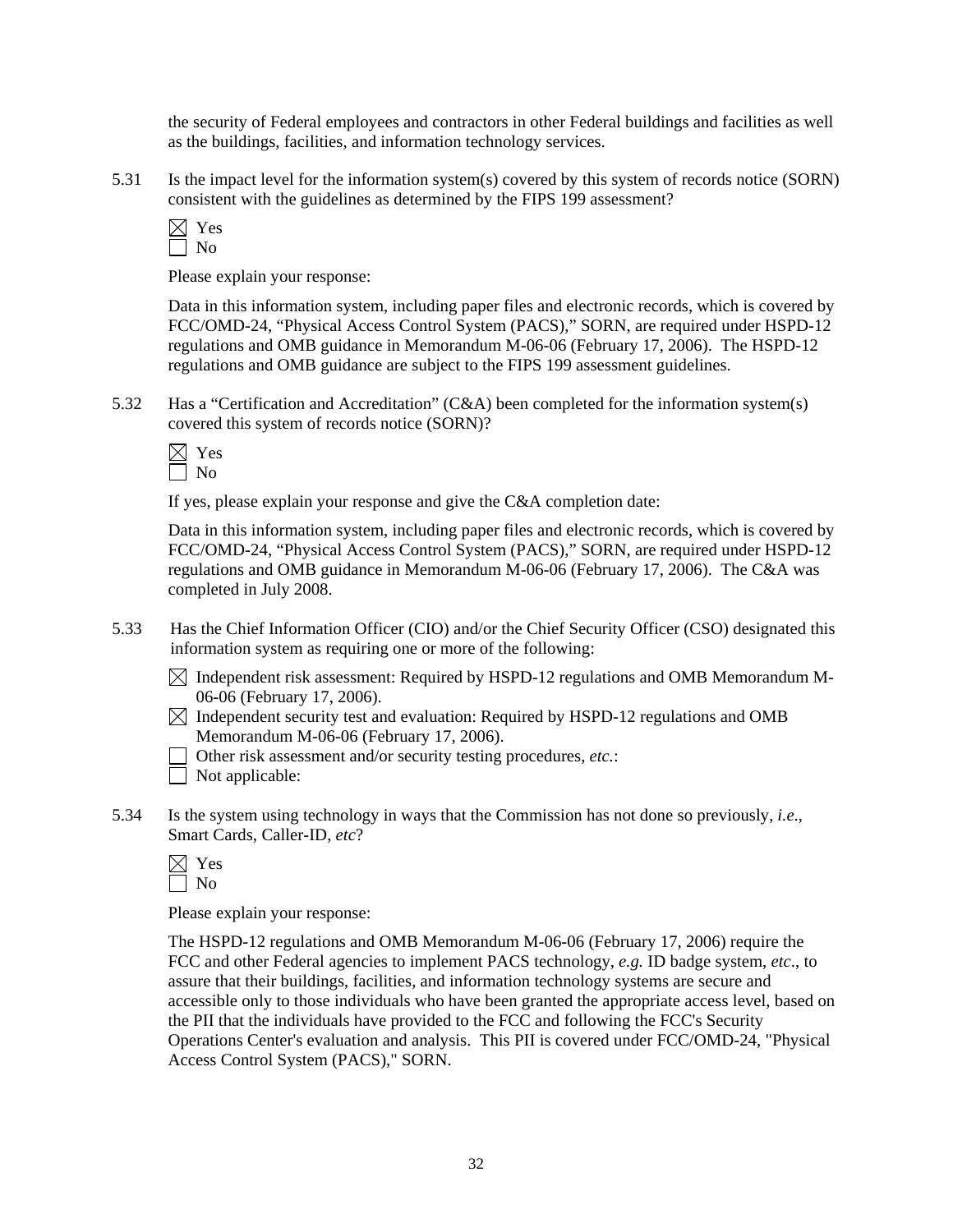5.35 How does the use of the technology affect the privacy of the general public and FCC employees and contractors?

The FCC is required by OPM regulations and the HSPD-12 requirements to collect the background data and other personally identifiable information (PII) that is included in the paper files and electronic records in the information system covered by FCC/OMD-24, "Physical Access Control System (PACS)," SORN. The PACS was implemented to provide a secure and tamper-proof "universal" ID badge system for all individuals granted access to Federal buildings, facilities, and information technology systems. The degree of access is determined by each Federal agency. The FCC's Security Operations Center staff and others who collect, maintain, and use the PII data are instructed that the data are sensitive and that unauthorized use or disclosure of the data is prohibited under the Privacy Act of 1974, 5 U.S.C. 552a, *etc*.

5.36 Will the information system that is covered by this system of records notice (SORN) include a capability to identify, locate, and/or monitor individuals?

$$
\mathbb{Z} \underset{\text{No}}{\times}
$$

Please explain your response:

 The information that is covered by FCC/OMD-24, "Physical Access Control System (PACS)," SORN is limited to the personally identifiable information (PII) on individuals as required by OPM regulations in Memorandum M-06-06 (February 17, 2006) and HSPD-12 requirements. The information is used to determine each individual's access to FCC and other Federal agency's buildings, facilities, and information technology systems. The requirements includes all current and former FCC and other Federal employees, contractors, consultants, temporary employees, visitors, students, interns, and all others who require access to FCC and other Federal buildings, facilities, and technology systems. The PACS includes a capability to identify, locate, and monitor all individuals location within these buildings and facilities, and their uses of information technology systems.

If the information system does not include any monitoring capabilities, please skip to **Section 6.0 Information Collection Requirements under the Paperwork Reduction Act (PRA):** 

5.37 If the information system includes these technical capabilities identified in Questions 5.34 through 5.36 above, what kinds of information will be collected as a function of the monitoring of individuals?

The information system, covered by FCC/OMD-24, "Physical Access Control System (PACS)," SORN collects data about each individual's ingress, egress, and movements inside FCC buildings and facilities, and the use of information technology systems.

5.38 Does the information system covered by this system of records notice (SORN) contain any controls, policies, and procedures to prevent unauthorized monitoring?

| $\overline{\phantom{a}}$ | - |
|--------------------------|---|
| $\overline{\phantom{a}}$ |   |

Please explain your response:

The FCC's Security Operations Center staff has policy guidelines to insure that the data, which this information system compiles on each individual's ingress, egress, and movements inside FCC buildings and facilities, and the use of information technology systems, remain confidential and that the data are not to be disclosed except under specific circumstances, as determined by the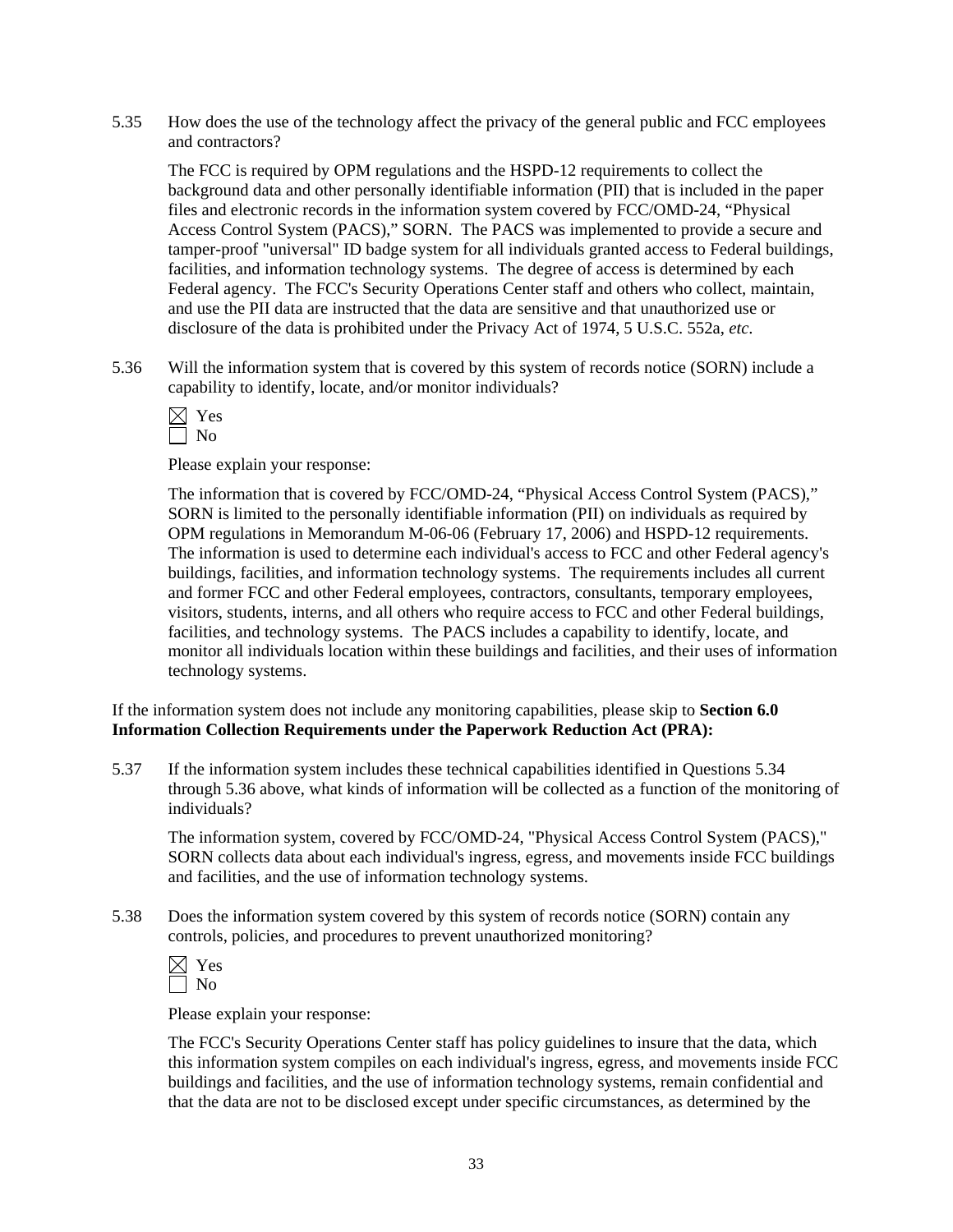FCC's Office of the Managing Director's administrative policies governing the rights and responsibilities of FCC employees, contractors working at the FCC, frequent visitors, occasional visitors, students, interns, consultants, temporary hires, and all other individuals who are granted access to the FCC's buildings, facilities, and information technology systems, *etc*.

#### **Section 6.0 Information Collection Requirements under the Paperwork Reduction Act (PRA):**

- 6.1 Does this system of records notice (SORN) require non-FCC employees and contractors to perform any paperwork or recordkeeping activities?
	- $\Box$  Yes, the public, *e.g.*, individuals, who are <u>not</u> FCC employees or contractions, are required to complete paperwork or recordkeeping functions or activities, *i.e.*, fill out forms and/or licensees, participate in surveys, and or maintain records *etc*.

Please explain your response:

 $\boxtimes$  No, the public, *e.g.*, individuals, who are not FCC employees or contractors, are not required to perform any paperwork or recordkeeping functions or activities

Please explain your response:

 The personally identifiable information (PII) contained in the paper files and electronic records that are included in this information system, which are covered by FCC/OMD-24, "Physical Access Control System (PACS)" SORN, also includes information about FCC employees and contractors working at the FCC. FCC employees are required to complete their Federal employment applications prior to hiring.

 $\Box$  No, this system of records notice includes only FCC employees and/or contractors, which exempts it from the PRA. Please skip to **Section 7.0 Correction and Redress:**

6.2 If the website requests information, such as the information necessary to complete an FCC form, license, authorization, *etc*., has the information collection covered by this system of records notice (SORN) been identified for possible inclusion under the FCC's Paperwork Reduction Act (PRA) requirements?

Please explain your response:

The employment applications and background applications fall under the PRA requirements. All applications, forms, *etc*., covered by this information system have been approved by OMB under the PRA.

FCC Form A-600, FCC Employee Identification Badge Form, and FCC Contractor Identification Badge Form are used only for FCC employees and contractors working at the FCC.

The FCC Frequent Visitor Badge Form is used for those individuals who are frequent, regular visitors to the FCC.

The FCC Visitor's Sign-in Sheet is used only for individuals who are visiting the FCC (one-time or infrequent visits).

These FCC forms do not require PRA approval.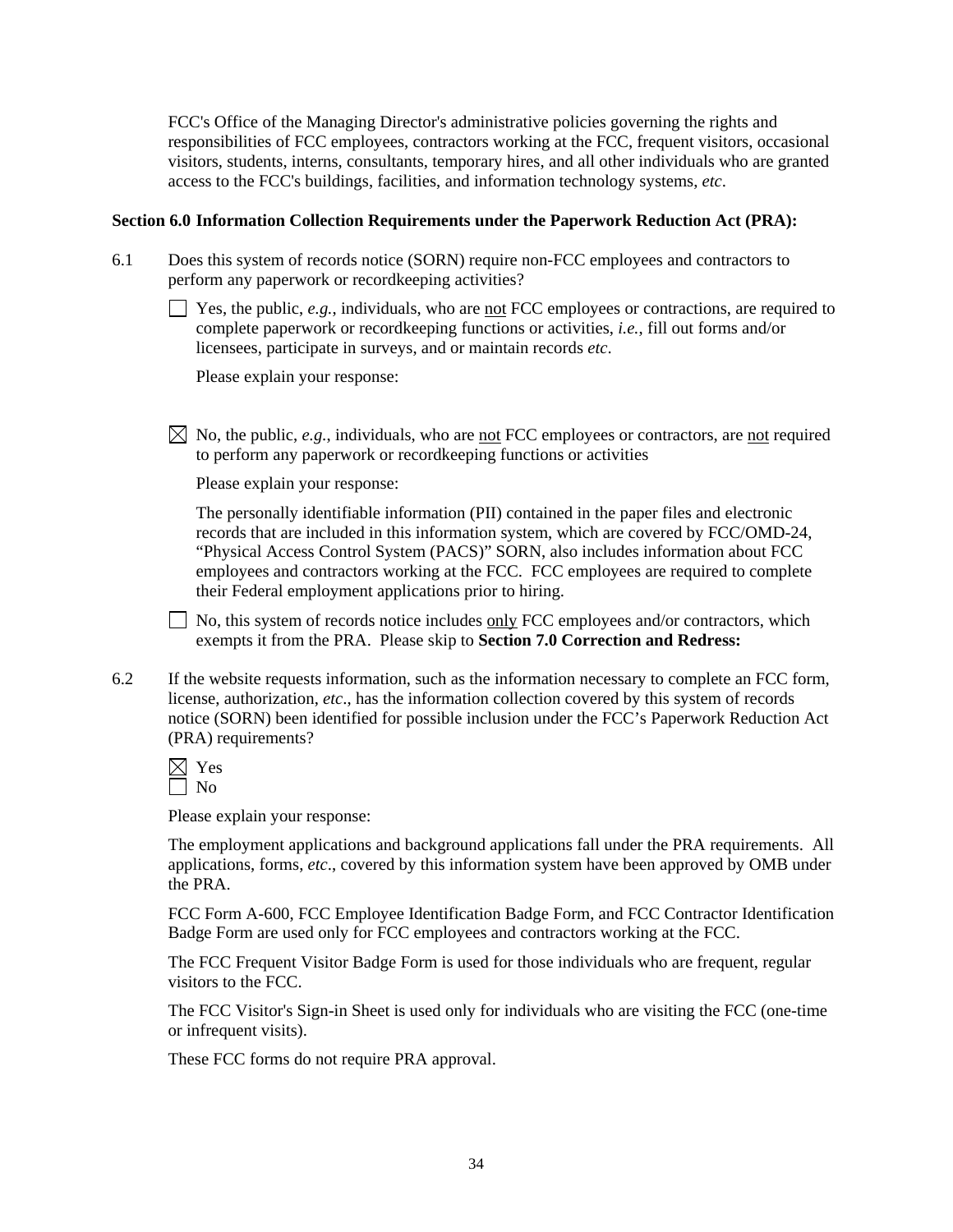If there are no PRA information collections associated with the information system or its applications, please skip to **Section 7.0 Correction and Redress:**

- 6.3 If yes, what PRA information collections covered by this system of records notice (SORN) are associated with this database please list the OMB Control Number, Title of the collection, Form number(s) as applicable, and Expiration date:
- 6.4 If there are any FCC forms associated with the information system(s) covered by this system of records notice (SORN), do the forms carry the Privacy Act notice?

Yes

FCC Form Number(s) and Title(s):

No

 $\Box$  Not applicable—the information collection does not include any forms.

6.5 Have the system managers contacted the Performance Evaluation and Records Management (PERM) staff to coordinate PRA requirements and submission of the information collection to the Office of Management and Budget?

 Yes  $\Box$  No

Please explain your response:

#### **Section 7.0 Correction and Redress:**

7.1 Are the procedures for individuals wishing to inquire whether this system of records notice (SORN) contains information about them consistent with the FCC Privacy Manual procedures and FCC rules under 47 CFR §§ 0.554 – 0.555 for the Privacy Act and Freedom of Information Act (FOIA) requirements?



Please explain your response, and if this is an existing system of records notice (SORN), please specify what, if anything, is changing in this procedure:

 Individuals wishing to inquire whether this system of records contains information about them should contact the FCC Security Operations Center (SOC) in the Administrative Operations Division of the Office of Managing Director (OMD-AO). Individuals must furnish their full name, birth date, Federal agency name, and work location for their records to be located and identified. An individual requesting notification of records in person must provide identity documents sufficient to satisfy the system manager of the records that the requester is entitled to access, *e.g*., government-issued photo ID. Individuals requesting notification via mail or telephone must furnish, at a minimum, their name, date of birth, Social Security Number, and home address to establish identity. This is consistent with the FCC Privacy Manual procedures and FCC rules under 47 CFR §§ 0.554 – 0.555 for the Privacy Act and Freedom of Information Act (FOIA) requirements.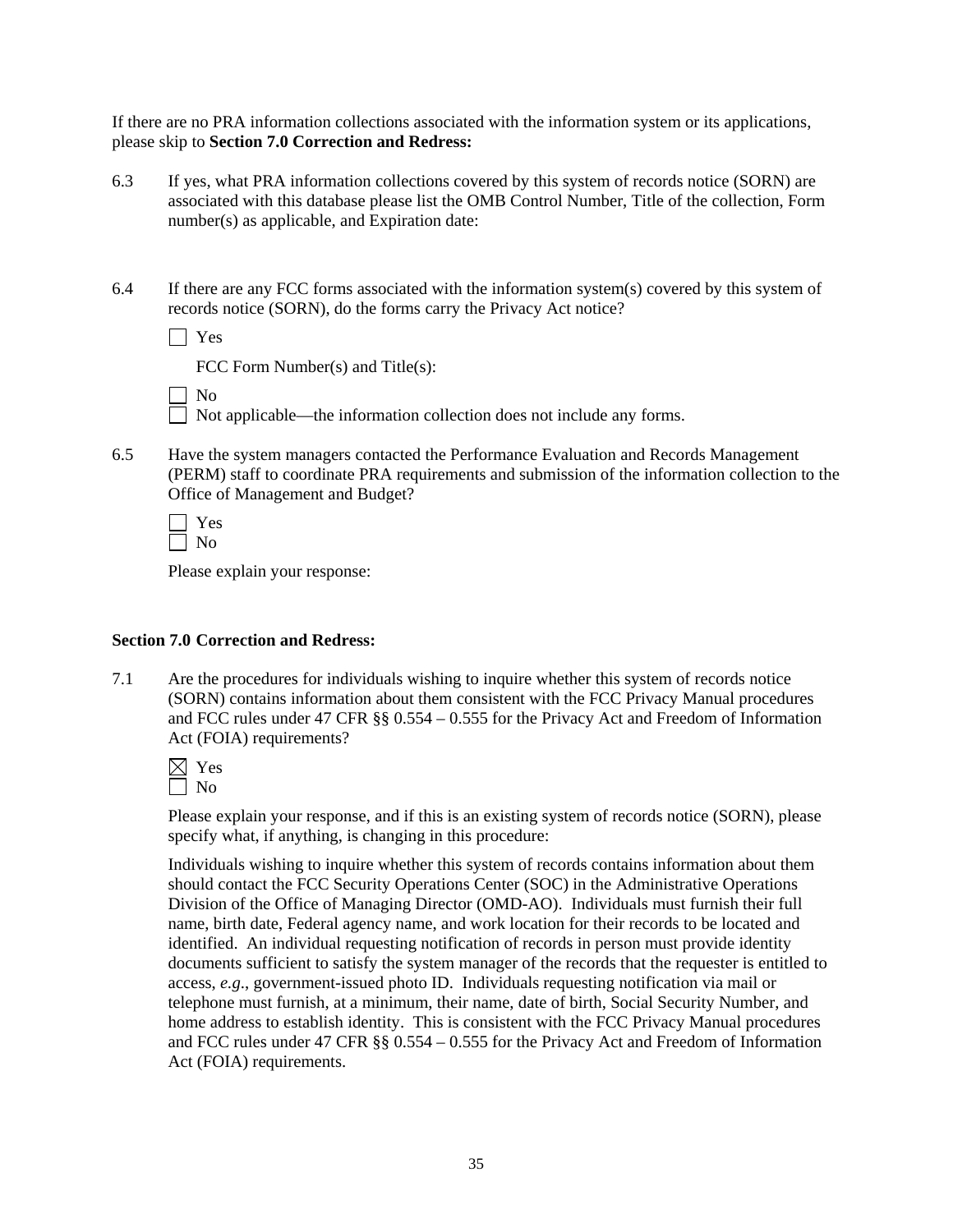7.2 Are the procedures for individuals to gain access to their own records/information/data in this information system that is covered by this system of records notice (SORN) consistent with the FCC Privacy Manual procedures and FCC rules under 47 CFR §§ 0.554 – 0.555 for the Privacy Act and Freedom of Information Act (FOIA) requirements?



Please explain your response, and if this is an existing system of records notice (SORN), please specify what, if anything, is changing in this procedure:

Individuals wishing to request access to records about them should contact the Security Operations Center (SOC) in the Administrative Operations Division of the Office of Managing Director (OMD-AO). Individuals must furnish their full name (first, middle, and last name) and birth date for their record to be located and identified. An individual requesting access must also follow FCC Privacy Act regulations regarding verification of identify and access to records. This is consistent with the FCC Privacy Manual procedures and FCC rules under 47 CFR §§ 0.554 – 0.555 for the Privacy Act and Freedom of Information Act (FOIA) requirements.

7.3 Are the procedures for individuals seeking to correct or to amend records/information/data about them in the information system that is covered by this system of records notice (SORN) consistent with the FCC Privacy Manual procedures and FCC rules under 47 CFR §§ 0.556 – 0.558?



Please explain your response, and if this is an existing system of records notice (SORN), please specify what, if anything, is changing in this procedure:

Individuals wishing to request amendment of their records in FCC/OMD-24, "Physical Access Control System (PACS)" SORN should contact the Security Operations Center (SOC) in the Administrative Operations Division of the Office of Managing Director (OMD-AO). Individuals must furnish their full name (first, middle, and last name) and birth date for their record to be located and identified. An individual requesting amendment must also follow the FCC Privacy Act regulations regarding verification of identity and amendment of records. This is consistent with the FCC Privacy Manual procedures and FCC rules under 47 CFR §§ 0.556 – 0.558.

7.4 Does the FCC provide any redress to amend or correct information about an individual covered by this system of records notice (SORN), and if so, what alternatives are available to the individual, and are these consistent with the FCC Privacy Manual procedures and FCC rules under 47 CFR §§ 0.556 – 0.558?



Please explain your response:

 Individuals seeking redress to amend or to correct information about themselves in FCC/OMD-24, "Physical Access Control System (PACS)" SORN should contact the Security Operations Center (SOC) in the Administrative Operations Division of the Office of Managing Director (OMD-AO). These individuals should also follow the FCC Privacy Act regulations regarding verification of identity and amendment of records. above. Individuals must furnish their full name (first, middle, and last name), birth date, for their record to be located and identified. This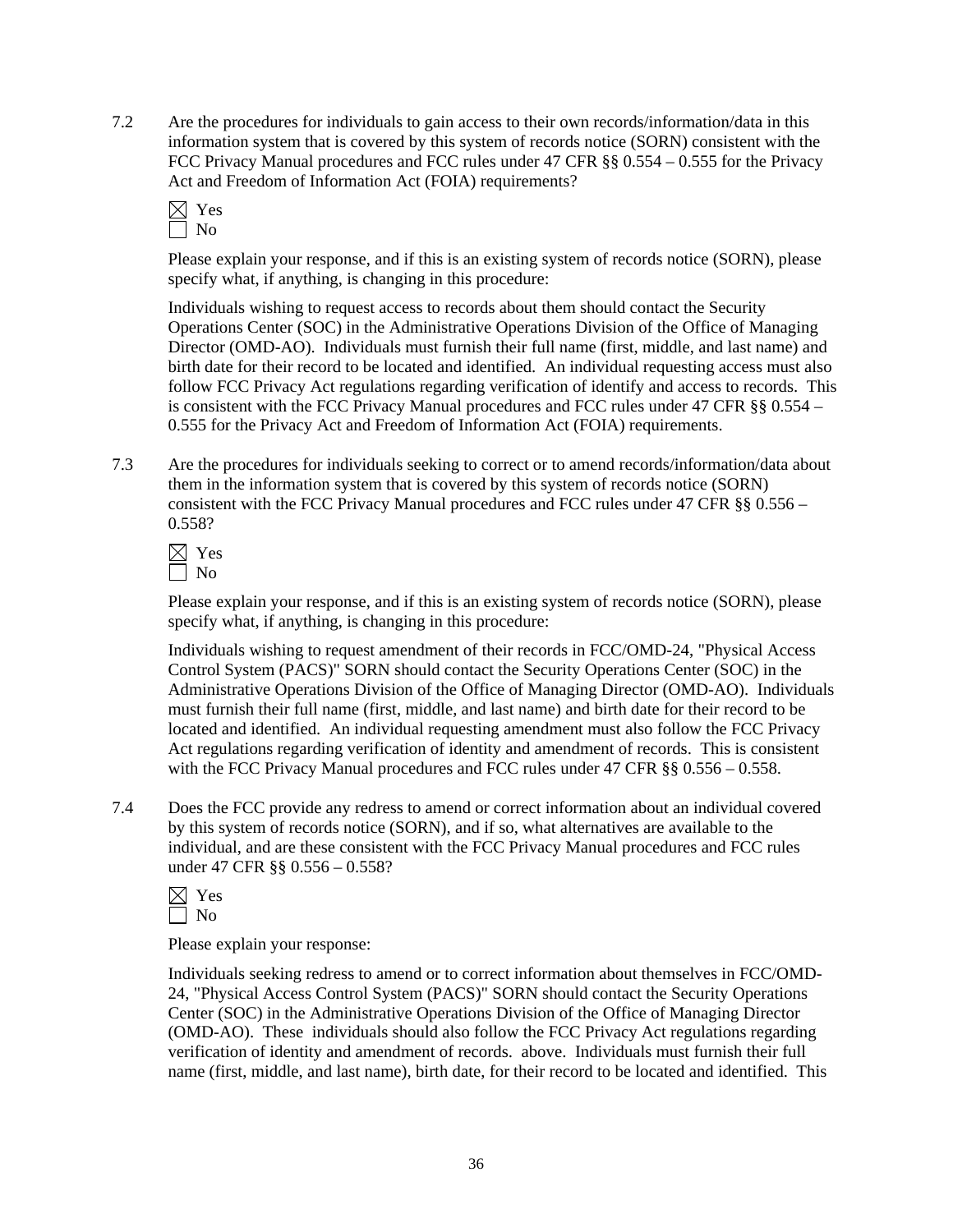is consistent with the FCC Privacy Manual procedures and FCC rules under 47 CFR §§ 0.556 – 0.558.

If this is a new system of records notice (SORN), please skip to Question 7.6.

7.5 Have the sources for the categories of records in the information system(s) covered by this system of records notice (SORN) changed?



Please explain your response, and if this is an existing system of records notice (SORN), please specify what, if anything, is changing in this procedure:

 To comply with the requirements of HSPD-12 and the associated guidance provided in OMB Memorandum M-06-07 (February 17, 2006), the FCC has revised the sources of the categories of records in the information system, including the paper files and electronic records, which are covered by FCC/OMD-24, "Physical Access Control System (PACS)" SORN. The sources for the categories of records in the PACS information system include the individual FCC employee to whom the information applies, contractor, or applicant for employment; sponsoring agency; former sponsoring agency; other federal agencies; contract employer; and/or former employee..

7.6 Does this system of records notice (SORN) claim any exemptions to the notification, access, and correction, and/or amendment procedures as they apply to individuals seeking information about them in this SORN, and if so, are these exemptions consistent with the FCC Privacy Manual procedures and FCC rules under 47 CFR §§ 0.561?

Please explain your response, and if this is an existing system of records notice (SORN), please specify what, if anything, is changing in this procedure:

FCC/OMD-24, "Physical Access Control System (PACS)" SORN does not claim any exemptions to the notification, access, and correction, and/or amendment procedures as they apply to individuals seeking information about them in this SORN. This is consistent with the FCC Privacy Manual procedures and FCC rules under 47 CFR §§ 0.561 (3), (d), (e)(4)(G), (H), and (I), and (f) of the Privacy Act of 1974, 5 U.S.C. 552a, and from 47 CFR 0.554 – 0.557 of the Commission's rules.

7.7 What processes are in place to monitor and to respond to privacy and/or security incidents? Please specify what is changing if this is an existing system of records notice (SORN) that is being updated or revised?

 The FCC's Security Operations Center (SOC) in the Administrative Division of the Office of Managing Director (OMD-AO) has posted notices that the information covered by FCC/OMD-24, "Physical Access Control System (PACS)" SORN, including the paper files and electronic databases, is information that is "non public for internal use only." The SOC also issues reminders periodically to those granted access to the information that they are to keep the information confidential and to safeguard all printed materials.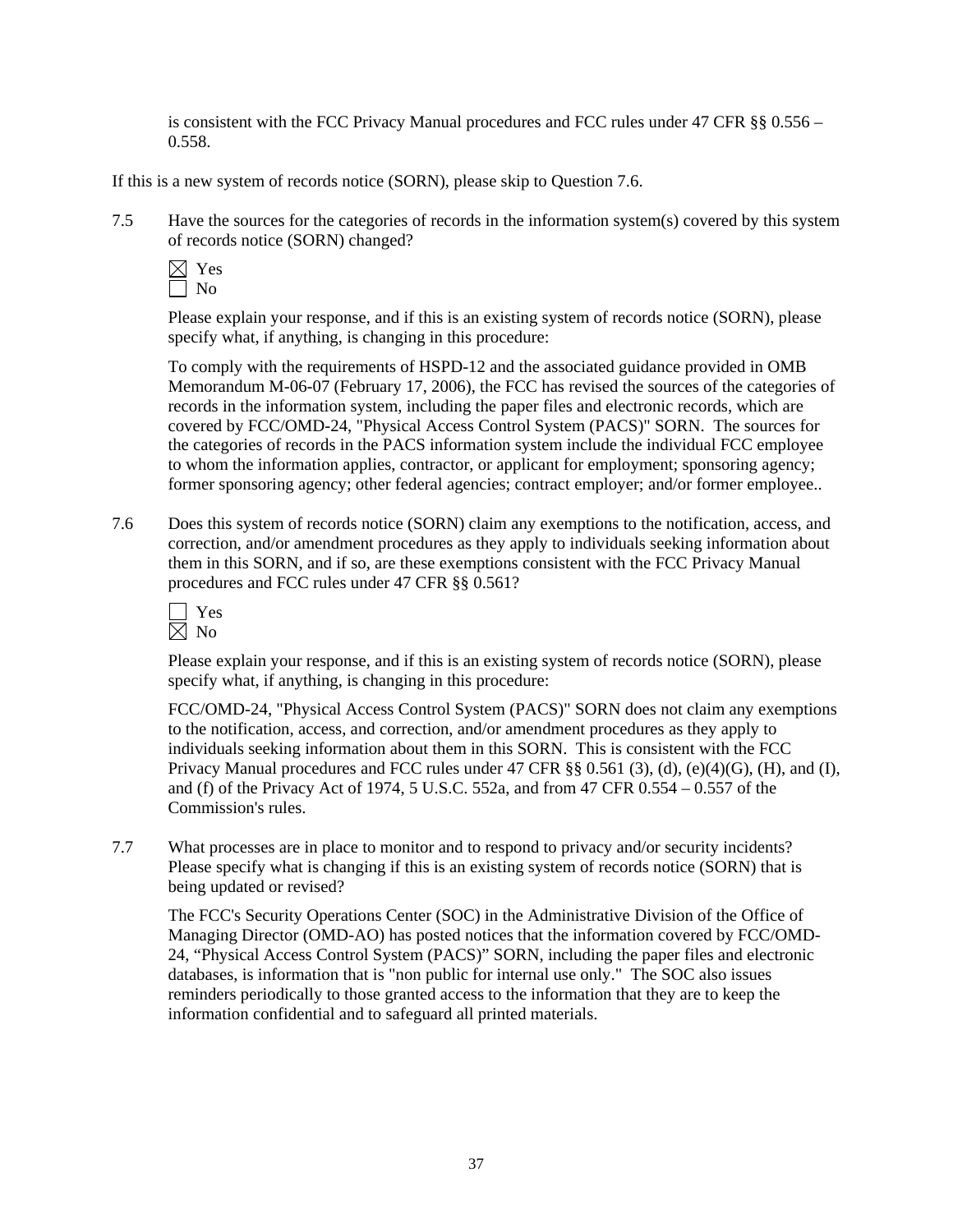7.8 How often is the information system audited to ensure compliance with FCC and OMB regulations and to determine new needs?



- Four years
- $\Box$  Five years
- $\boxtimes$  Other audit scheduling procedure(s): Although this information system does not have an audit requirement, the FCC's Security Operations Center staff does have procedures, identified elsewhere in this PIA, noting the administrative protections, privacy training, and access controls that are in place to safeguard the personally identifiable information contained in this information system covered by FCC/OMD-24, "Physical Access Control System (PACS)" SORN.

#### **Section 8.0 Consumer Satisfaction:**

8.1 Is there a customer satisfaction survey included as part of the public access to the information covered by this system of records notice (SORN)?

| Yes                     |
|-------------------------|
| ' No                    |
| $\times$ Not applicable |

Please explain your response:

If there are no Consumer Satisfaction requirements, please skip to **Section 9.0 Risk Assessment and Mitigation:** 

8.2 Have any potential Paperwork Reduction Act (PRA) issues been addressed prior to implementation of the customer satisfaction survey?

Please explain your response:

8.3 If there are PRA issues, were these issues addressed in the PRA component of this PIA template?

Please explain your response: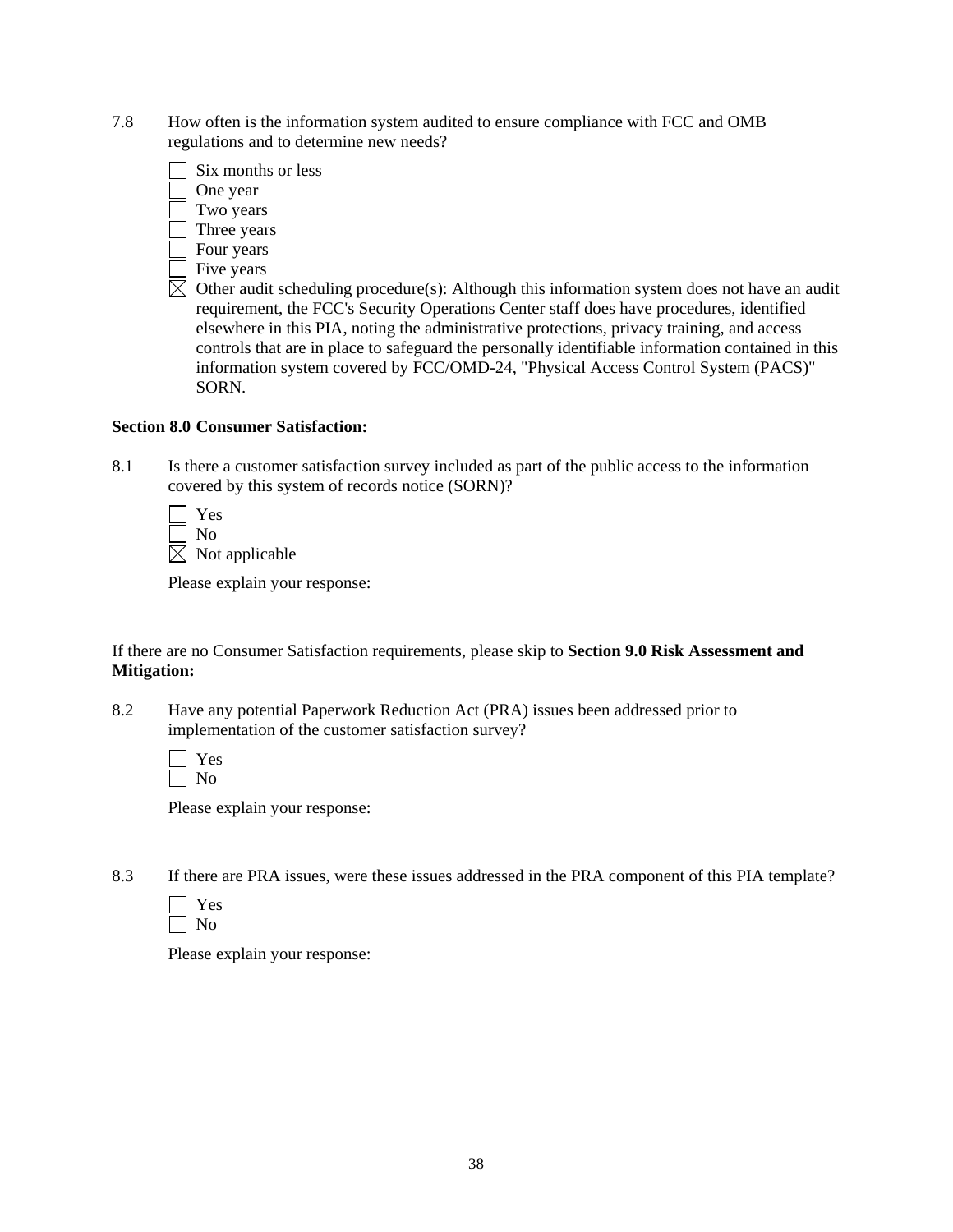#### **Section 9.0 Risk Assessment and Mitigation:**

9.1 What are the potential privacy risks for the information covered by this system of records notice (SORN), and what practices and procedures have you adopted to minimize them?

#### Risks: Mitigating factors:

- a. Personally identifiable information (PII) in these paper files and in the electronic records may be inadvertently disclosed. a. The FCC's Security Operations Center (SOC) staff who administers FCC/OMD-24, "Physical Access Control System (PACS)," SORN have numerous safeguards in place to minimize the inadvertent disclosure of this PII. The SOC staff is required to undergo a review of their credentials at least every five years.-
- b. Some of the information system's personally identifiable information (PII) include paper documents that are stored in file cabinets.
- c. Some of the information system's personally identifiable information (PII) includes electronic records that are stored in the FCC's computer network databases.
- b. PII that is contained in paper documents is stored in locked file cabinets, which are located in rooms that are locked when not in use.
- c. PII that is contained in electronic records is protected in the FCC's computer network databases, which require users to provide log-ins and access rights to these records.
- 9.2 What deficiencies did the bureau/office find in its procedures for evaluating the information system(s) covered by this system of records notice (SORN) and what remedies did the bureau/office enact following this Privacy Impact Assessment (PIA)?

#### **Deficiencies:** Remedies:

a. Privacy notices are not posted in all conspicuous places where individuals must comply with the requirements of HSPD-12 and OMB guidance in Memorandum M-06-06.

- a. The FCC's Security Operations Center will post privacy notices, as necessary.
- 9.3 What is the projected production/implementation date for the database(s):

 Initial implementation: April 2006 Secondary implementation: September 2006 Tertiary implementation: October 2008 Other implementation: